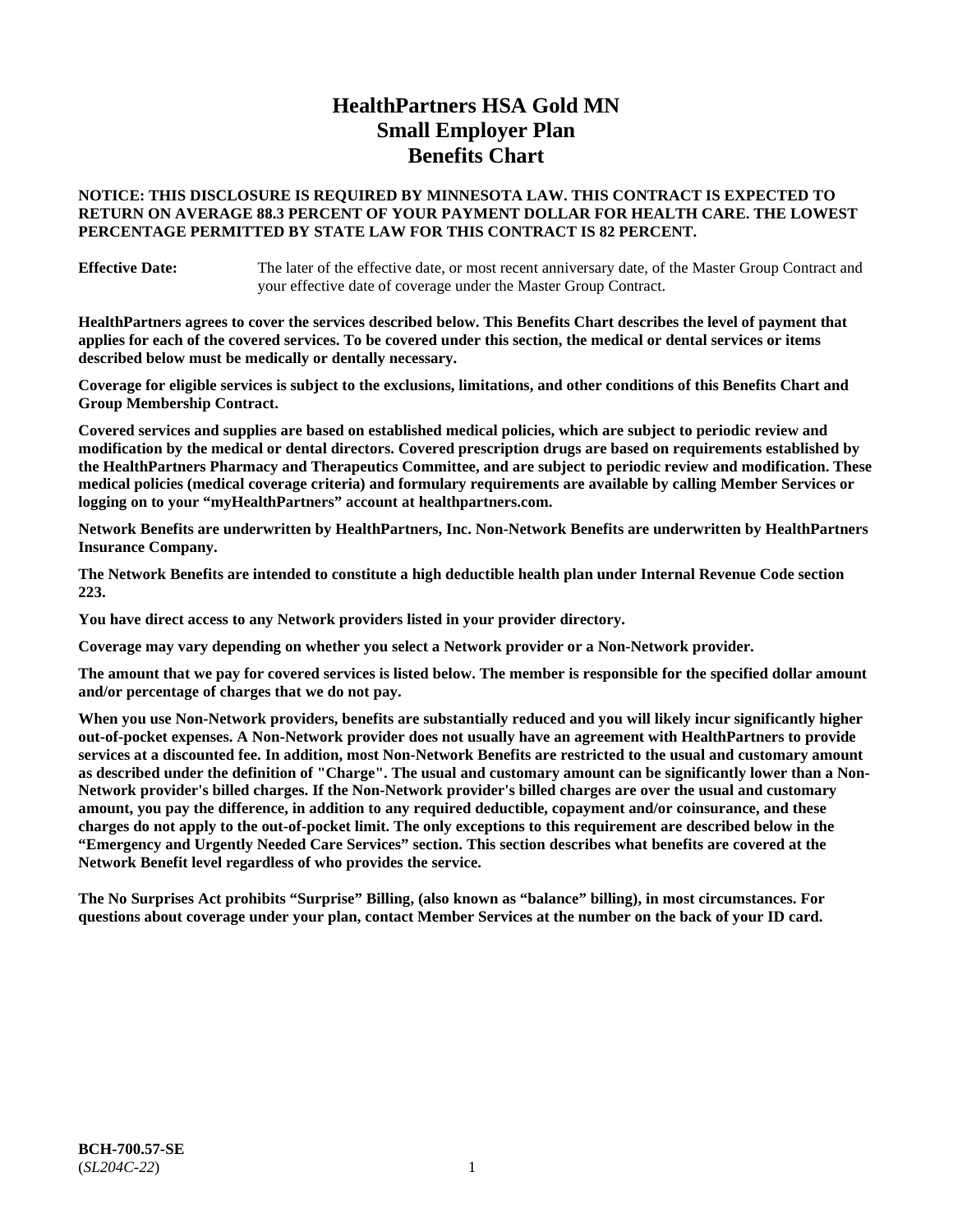# **These definitions apply to this Benefits Chart. They also apply to the Contract.**

| <b>Biosimilar Drugs:</b> | A prescription drug, approved by the Food and Drug Administration (FDA), that the FDA has<br>determined is biosimilar to and interchangeable with a biological brand name drug. Biosimilar<br>drugs are not considered generic drugs and are not covered under the generic drug benefit.                                                                                                                                                                                                                                                                                                                                           |
|--------------------------|------------------------------------------------------------------------------------------------------------------------------------------------------------------------------------------------------------------------------------------------------------------------------------------------------------------------------------------------------------------------------------------------------------------------------------------------------------------------------------------------------------------------------------------------------------------------------------------------------------------------------------|
| <b>Brand Name Drug:</b>  | A prescription drug, approved by the Food and Drug Administration (FDA), that is manufactured,<br>sold, or licensed for sale under a trademark by the pharmaceutical company that originally<br>researched and developed the drug. Brand name drugs have the same active-ingredient formula as<br>the generic version of the drug. However, generic drugs are manufactured and sold by other drug<br>manufacturers and are generally not available until after the patent on the brand name drug has<br>expired. A few brand name drugs may be covered at the generic drug benefit level if this is<br>indicated on the formulary. |
| <b>Calendar Year:</b>    | This is the 12-month period beginning 12:01 A.M. Central Time, on January 1, and ending 12:00<br>A.M. Central Time of the next following December 31.                                                                                                                                                                                                                                                                                                                                                                                                                                                                              |
| <b>Charge:</b>           | For covered services delivered by participating network providers, this is the provider's discounted<br>charge for a given medical/surgical service, procedure or item.                                                                                                                                                                                                                                                                                                                                                                                                                                                            |
|                          | For covered services delivered by non-network providers, a contracted rate may apply if such<br>arrangement is available to HealthPartners.                                                                                                                                                                                                                                                                                                                                                                                                                                                                                        |
|                          | For the Usual and Customary charge for covered services delivered by non-network providers, our<br>payment is calculated using one of the following options to be determined at HealthPartners'<br>discretion: 1) a percentage of the Medicare fee schedule; 2) a comparable schedule if the services<br>is not on the Medicare fee schedule; 3) a commercially reasonable rate for such service.                                                                                                                                                                                                                                  |
|                          | The Usual and Customary Charge is the maximum amount allowed that we consider in the<br>calculation of the payment of charges incurred for certain covered services. You must pay for any<br>charges above the usual and customary charge, and they do not apply to the out-of-pocket limit.                                                                                                                                                                                                                                                                                                                                       |
|                          | A charge is incurred for covered ambulatory medical and surgical services, on the date the service<br>or item is provided. A charge is incurred for covered inpatient services, on the date of admission to<br>a hospital. To be covered, a charge must be incurred on or after the member's effective date and<br>on or before the termination date.                                                                                                                                                                                                                                                                              |
| Copayment/Coinsurance:   | The specified dollar amount, or percentage, of charges incurred for covered services, which we do<br>not pay, but which a member must pay, each time a member receives certain medical services,<br>procedures or items. Our payment for those covered services or items begins after the copayment<br>or coinsurance is satisfied. Covered services or items requiring a copayment or coinsurance are<br>specified in this Benefits Chart.                                                                                                                                                                                        |
|                          | For services provided by a network provider:                                                                                                                                                                                                                                                                                                                                                                                                                                                                                                                                                                                       |
|                          | An amount which is listed as a flat dollar copayment is applied to a network provider's discounted<br>charges for a given service. However, if the network provider's discounted charge for a service or<br>item is less than the flat dollar copayment, you will pay the network provider's discounted charge.<br>An amount which is listed as a percentage of charges or coinsurance is based on the network<br>provider's discounted charges, calculated at the time the claim is processed, which may include an<br>agreed upon fee schedule rate for case rate or withhold arrangements.                                      |
|                          | For services provided by a non-network provider:                                                                                                                                                                                                                                                                                                                                                                                                                                                                                                                                                                                   |
|                          | Any copayment or coinsurance is applied to the lesser of the provider's charges or the usual and<br>customary charge for a service.                                                                                                                                                                                                                                                                                                                                                                                                                                                                                                |
|                          | A copayment or coinsurance is due at the time a service is provided, or when billed by the<br>provider. The copayment or coinsurance applicable for a scheduled visit with a network provider<br>will be collected for each visit, late cancellation and failed appointment. Services may not be<br>withheld for failure to pay a deductible or coinsurance at or prior to the time of service.                                                                                                                                                                                                                                    |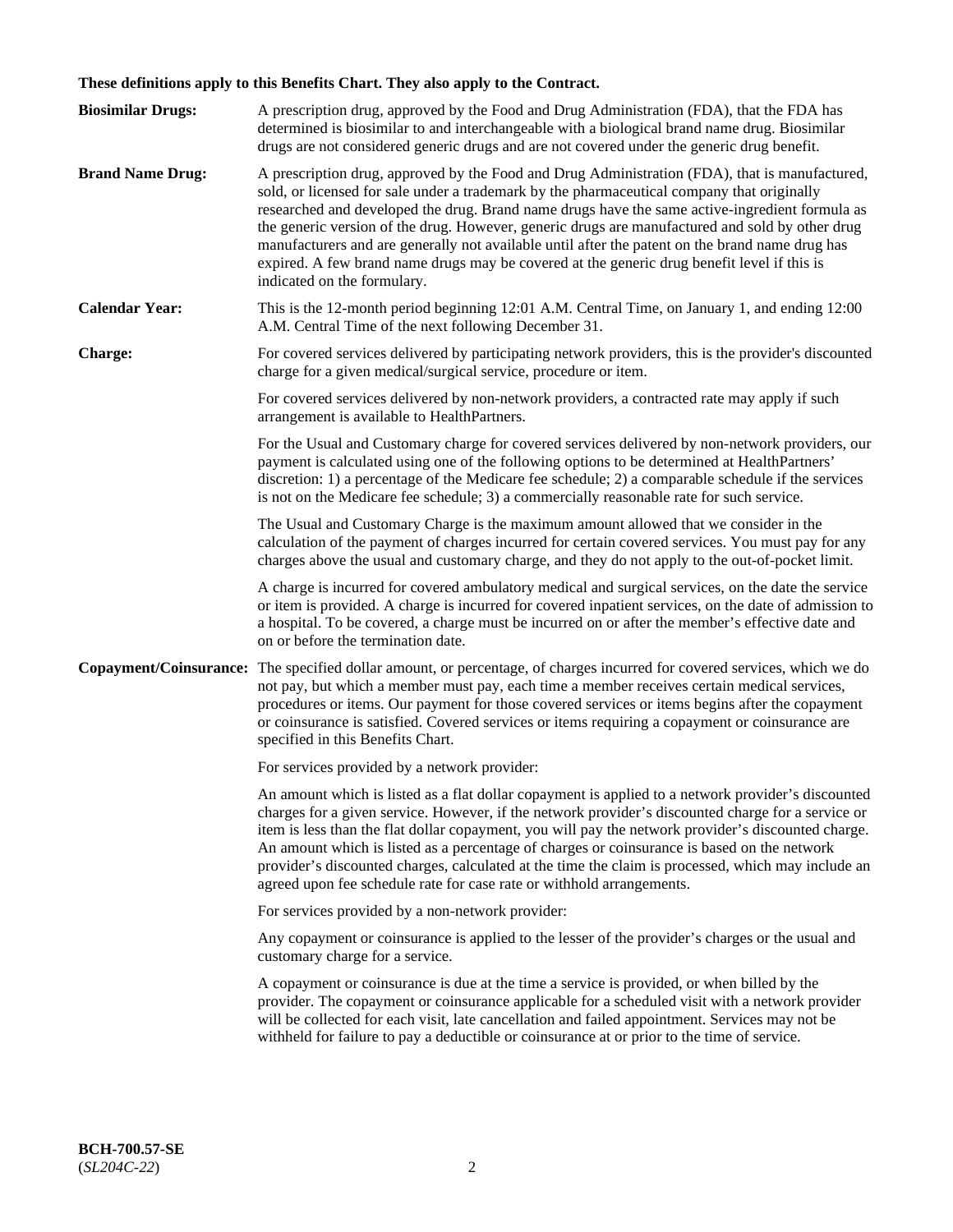| Deductible: | The specified dollar amount of charges incurred for covered services, which we do not pay, but a<br>member or a family has to pay first in a calendar year. Our payment for those services or items<br>begins after the deductible is satisfied. For network providers, the amount of the charges that apply<br>to the deductible are based on the network provider's discounted charges, calculated at the time<br>the claim is processed, which may include an agreed upon fee schedule rate for case rate or<br>withhold arrangements. For non-network providers, the amount of charges that apply to the<br>deductible are the lesser of the provider's charges or the usual and customary charge for a service.                                                                                                                                                                                                                                                                                                                                                                                                                                                                                                                                             |
|-------------|------------------------------------------------------------------------------------------------------------------------------------------------------------------------------------------------------------------------------------------------------------------------------------------------------------------------------------------------------------------------------------------------------------------------------------------------------------------------------------------------------------------------------------------------------------------------------------------------------------------------------------------------------------------------------------------------------------------------------------------------------------------------------------------------------------------------------------------------------------------------------------------------------------------------------------------------------------------------------------------------------------------------------------------------------------------------------------------------------------------------------------------------------------------------------------------------------------------------------------------------------------------|
|             | Any amounts paid or reimbursed by a third party, including but not limited to: point of service<br>rebates, manufacturer coupons, manufacturer debit cards or other forms of direct reimbursement to<br>a member for a product or service, will not apply toward your deductible, to the extent permitted<br>under state and federal law.                                                                                                                                                                                                                                                                                                                                                                                                                                                                                                                                                                                                                                                                                                                                                                                                                                                                                                                        |
|             | All services are subject to the deductible unless otherwise indicated below in this Benefits Chart.                                                                                                                                                                                                                                                                                                                                                                                                                                                                                                                                                                                                                                                                                                                                                                                                                                                                                                                                                                                                                                                                                                                                                              |
| Formulary:  | This is a current list, which may be revised from time to time, of formulary prescription drugs,<br>medications, equipment and supplies covered by us as indicated in the Benefits Chart which are<br>covered at the highest benefit level. Some drugs may require prior authorization to be covered as<br>formulary drugs. You may be granted an exception to the formulary that is available to you upon<br>request. These guidelines and procedures include exceptions to the formulary for anti-psychotic<br>prescription drugs prescribed to treat emotional disturbances or mental illness if your health care<br>provider (1) indicates to the dispensing pharmacist, orally or in writing, that the prescription must<br>be dispensed as indicated and (2) certifies in writing to us that the prescribed drug will best treat<br>your condition. Also, you may continue to receive certain non-formulary prescription drugs for<br>diagnosed mental illness or emotional disturbance when our formulary changes or you change<br>health plans for up to one year following the change. We also have written guidelines and<br>procedures for granting formulary exceptions for other drugs that are available to you upon request<br>or on our website. |
|             | HMO Formulary Exception Process (including antipsychotic drugs). If you are prescribed a<br>drug, we must promptly grant you an exception to our formulary when your health care provider<br>indicates to us that:                                                                                                                                                                                                                                                                                                                                                                                                                                                                                                                                                                                                                                                                                                                                                                                                                                                                                                                                                                                                                                               |
|             | (1) the formulary drug causes an adverse reaction to the patient;<br>(2) the formulary drug is contraindicated for the patient; or<br>(3) the health care provider demonstrates that the prescription drug must be dispensed as written<br>to provide maximum medical benefit to the patient.                                                                                                                                                                                                                                                                                                                                                                                                                                                                                                                                                                                                                                                                                                                                                                                                                                                                                                                                                                    |
|             | The formulary, and information on drugs that require authorization, are available by calling<br>Member Services or logging on to your "myHealthPartners" account at healthpartners.com.                                                                                                                                                                                                                                                                                                                                                                                                                                                                                                                                                                                                                                                                                                                                                                                                                                                                                                                                                                                                                                                                          |
|             | Formulary Changes. The formulary may change throughout the year. If you are affected by a<br>formulary change, you will receive at least 30 days' advanced notice of that change, and you<br>may request a formulary exception.                                                                                                                                                                                                                                                                                                                                                                                                                                                                                                                                                                                                                                                                                                                                                                                                                                                                                                                                                                                                                                  |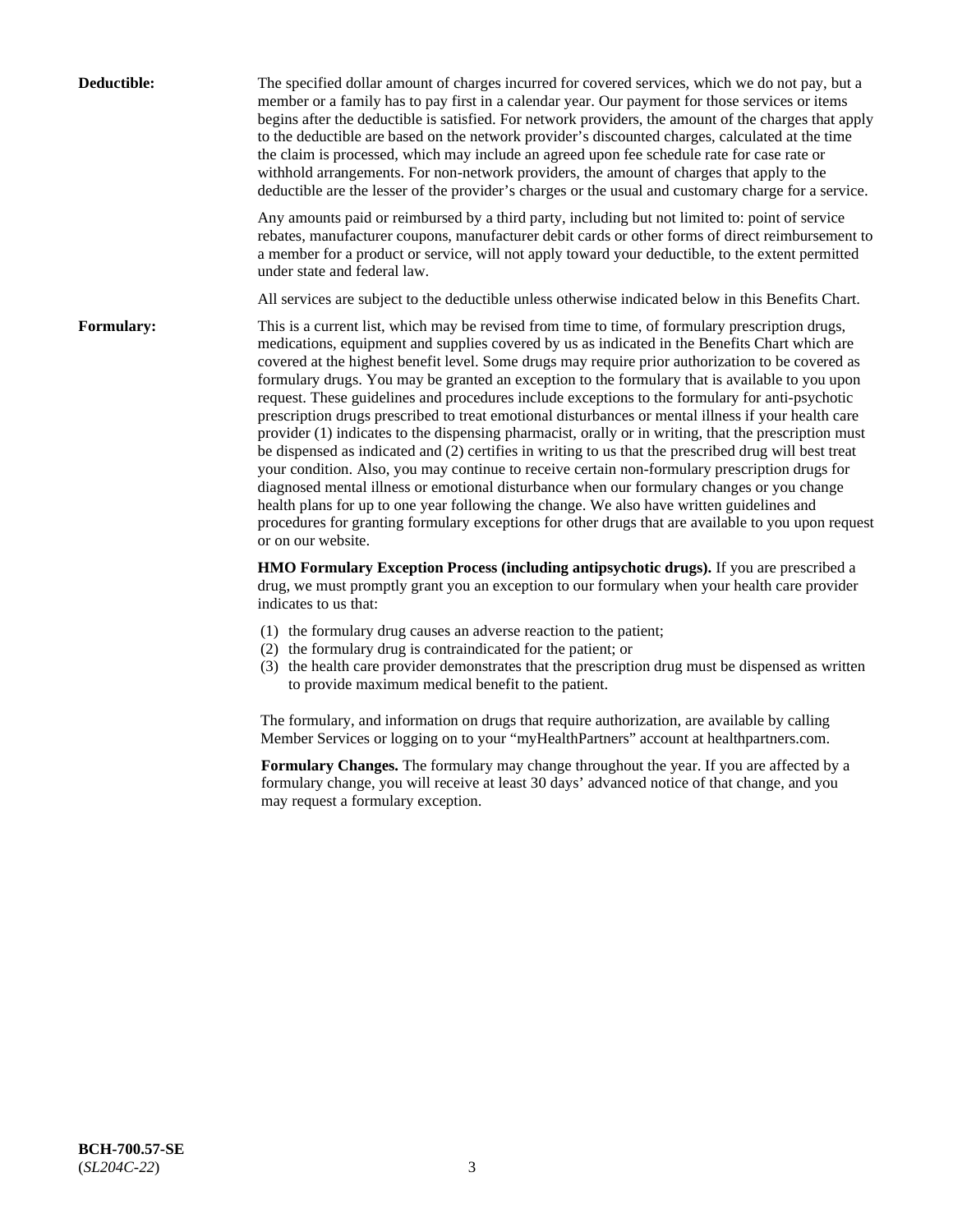### **Federal Formulary Exception Process:**

If you are prescribed a drug that is not included on the formulary and your plan does not cover nonformulary drugs, you, your designee or your prescribing physician may request a review through our formulary exception process, which includes external review. This process is described below.

- **1. Standard Exception Request.** If your provider prescribes a drug that is not on our formulary, you may submit a standard exception request. If you, your designee or your prescribing provider submit a standard exception request, we must make our coverage determination and notify you within 72 hours of our receipt of the request. If we grant the exception to cover the drug, we are required to cover the drug for the duration of the prescription, including refills.
- **2. Expedited Exception Request.** If your provider prescribes a drug that is not on our formulary, you may submit an expedited exception request if there are exigent circumstances. Exigent circumstances exist when you are suffering from a health condition that may seriously jeopardize your life, health, or ability to regain maximum function or when you are undergoing a current course using a nonformulary drug. If you, your designee or your prescribing provider submit an expedited exception request, we must make our coverage determination and notify you within 24 hours of our receipt of the request. If we grant the exception to cover the drug, we are required to cover the drug for the duration of the prescription, including refills. If we grant an exception based on exigent circumstances, we must cover the drug for the duration of the exigency.
- **3. Federal External Review Exception Request.** If coverage of a drug is denied after an exception request review under items 1. or 2. above, you, your designee, or your prescribing provider may request an external review exception request. If the initial request was a standard exception request, we must notify you or your designee and the prescribing provider of the coverage determination within 72 hours of our receipt of your request for external review. If the initial request was an expedited exception request, we must notify you or your designee and the prescribing provider of the coverage determination within 24 hours our receipt of your request for external review. If you are granted an exception after the external review exception request, we are required to cover the drug for the duration of the prescription, if the initial request was a standard exception request. If the initial request was an expedited exception request, we must provide coverage for the duration of the exigency.
- **4. State External Review Request.** If coverage of the drug is denied after a federal external review exception request under item 3. above, you may request an external review under the "Disputes and Complaints" section, "External Complaints Procedures" in the Group Membership Contract.
- **Generic Drug:** A prescription drug, approved by the Food and Drug Administration (FDA) that the FDA has determined is comparable to a brand name drug product in dosage form, strength, route of administration, quality, intended use and documented bioequivalence. Generally, generic drugs cost less than brand name drugs. Some brand name drugs may be covered at the generic drug benefit level if this is indicated on the formulary.
- **Non-Formulary Drug:** This is a prescription drug approved by the Food and Drug Administration (FDA) that is not on the formulary, is medically necessary and is not investigative or otherwise excluded under this Benefits Chart.
- **Out-of-Pocket Expenses:** You pay the specified copayments/coinsurance and deductibles applicable for particular services, subject to the out-of-pocket limit described below. These amounts are in addition to the monthly enrollment payments.
- **Out-of-Pocket Limit:** You pay the copayments/coinsurance and deductibles for covered services, to the individual or family out-of-pocket limit. Thereafter we cover 100% of the charges incurred for all other covered services, for the rest of the calendar year. You pay amounts greater than the out-of-pocket limit if you exceed any visit or day limits.

Non-Network Benefits above the usual and customary charge (see definition of charge above) do not apply to the out-of-pocket limit.

Non-Network benefits for transplant surgery do not apply to the out-of-pocket limit.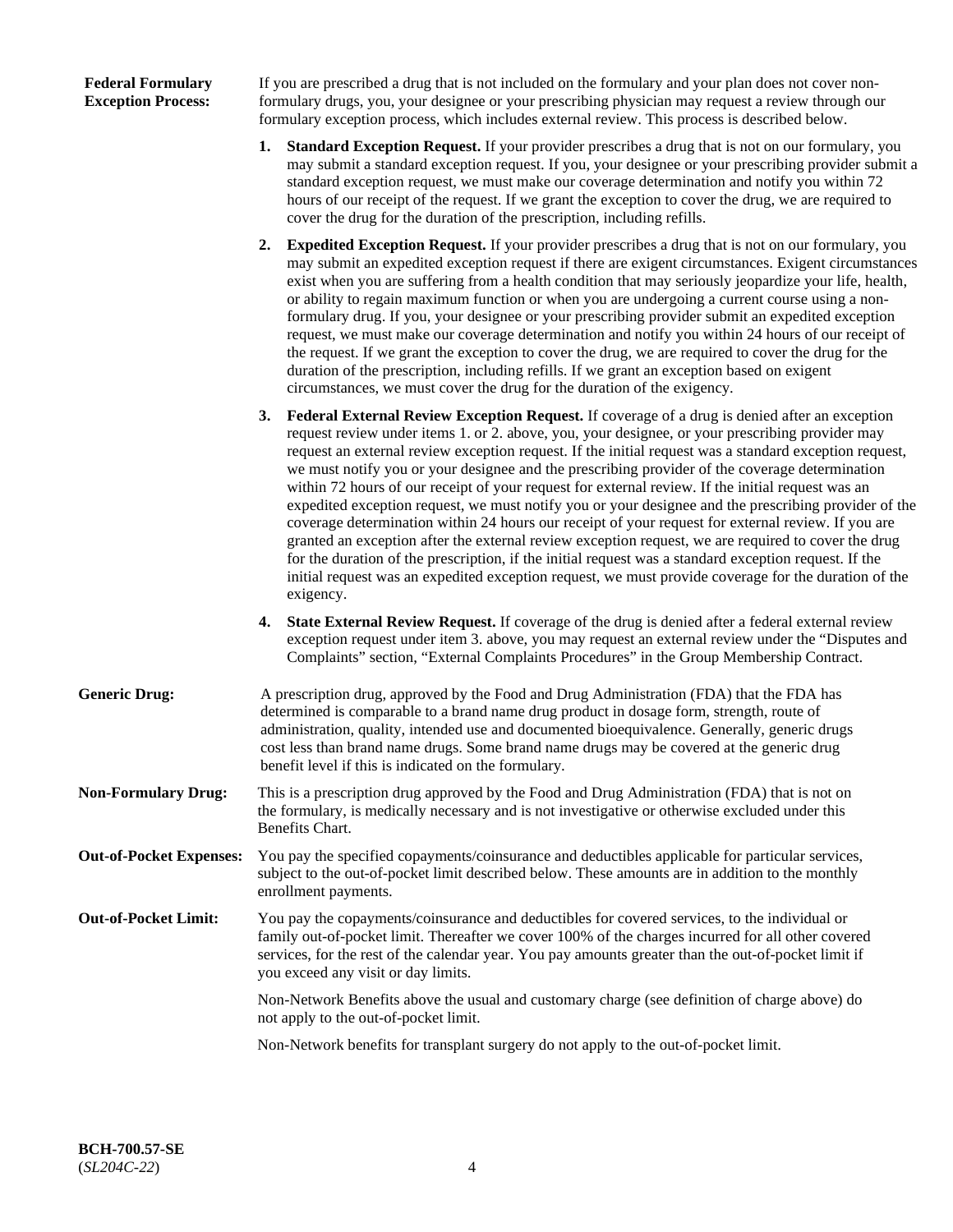Any amounts paid or reimbursed by a third party, including but not limited to: point of service rebates, manufacturer coupons, manufacturer debit cards or other forms of direct reimbursement to a member for a product or service, will not apply as an out of pocket expense, to the extent permitted under state and federal law. You are responsible to keep track of the out-of-pocket expenses. Contact our Member Services department for assistance in determining the amount paid by the enrollee for specific eligible services received. Claims for reimbursement under the out-of-pocket limit provisions are subject to the same time limits and provisions described under the "Claims Provisions" section of the **Contract Preventive Drug List:** The Preventive Drug List specifies certain drugs and certain diabetic supplies that are eligible to be covered without being subject to your deductible under federal HSA rules. This is a current list, which may be revised from time to time, of certain formulary preventive prescription drugs and certain diabetic supplies, covered under the Plan as indicated in the Benefits Chart. This list does not include preventive drugs that we are required to cover at 100%, not subject to your deductible, under the ACA preventive guidelines. The Preventive Drug List is available by logging onto your **"**myHealthPartners account athealthpartners.com or by calling Member Services. **Specialty Drug List:** This is a current list, which may be revised from time to time, of prescription drugs, medications, equipment and supplies, which are typically bio-pharmaceuticals. The purpose of a specialty drug list is to facilitate enhanced monitoring of complex therapies used to treat specific conditions. Specialty drugs are covered by us as indicated in this Benefits Chart. The specialty drug list is available by calling Member Services or logging on to your "*my*HealthPartners" account at [healthpartners.com](https://www.healthpartners.com/hp/index.html)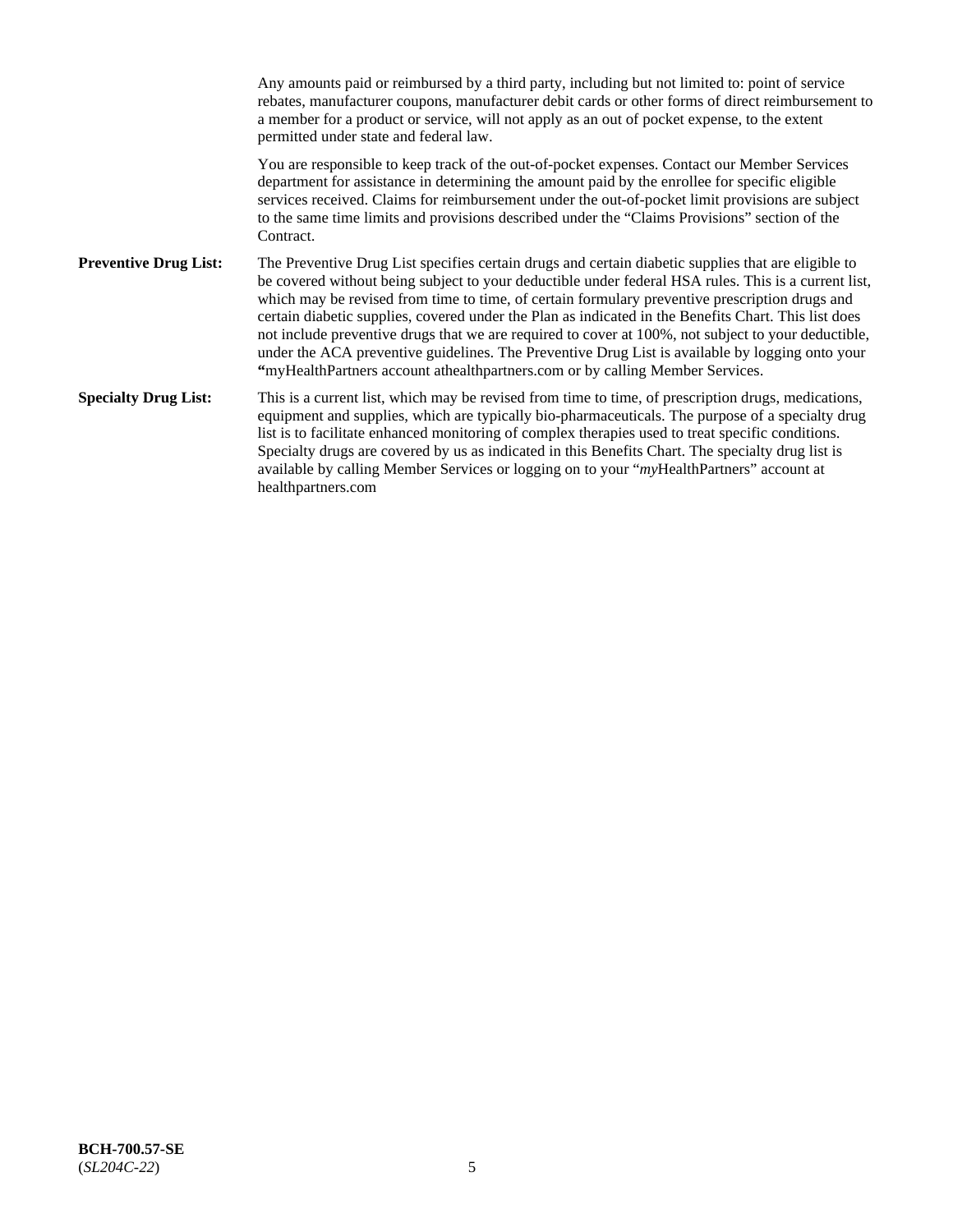### **DEDUCTIBLES AND OUT-OF-POCKET LIMITS**

### **Individual Calendar Year Deductible (applies to an employee enrolled for single coverage)**

| <b>Network Benefits</b> | <b>Non-Network Benefits</b> |
|-------------------------|-----------------------------|
| \$2,500                 | \$10,000                    |

### **Family Calendar Year Deductible (applies to an employee and dependents enrolled for family coverage)**

| <b>Network Benefits</b> | <b>Non-Network Benefits</b> |
|-------------------------|-----------------------------|
| \$5,000                 | \$20,000                    |

Separate deductibles must be satisfied under the Network Benefits and Non-Network Benefits.

Any amounts paid or reimbursed by a third party, including but not limited to: point of service rebates, manufacturer coupons, debit cards or other forms of direct reimbursement to a member for a product or service, will not apply toward your deductible, to the extent permitted under state and federal law.

### **Individual Calendar Year Out-of-Pocket Limit (applies to an employee enrolled for single coverage)**

| Network Benefits | <b>Non-Network Benefits</b> |
|------------------|-----------------------------|
| \$2,500          | \$30,000                    |

#### **Family Calendar Year Out-of-Pocket Limit (applies to an employee and dependents enrolled for family coverage)**

| <b>Network Benefits</b> | Non-Network Benefits |
|-------------------------|----------------------|
| \$5,000                 | \$60,000             |

Separate Out-of-Pocket Limits must be satisfied under the Network Benefits and Non-Network Benefits.

Non-Network Benefits above the usual and customary charge will not apply toward the individual or family out-of-pocket limit.

Non-Network benefits for transplant surgery do not apply to the out-of-pocket limit.

Any amounts paid or reimbursed by a third party, including but not limited to: point of service rebates, manufacturer coupons, manufacturer debit cards or other forms of direct reimbursement to a member for a product or service, will not apply as an out of pocket expense, to the extent permitted under state and federal law.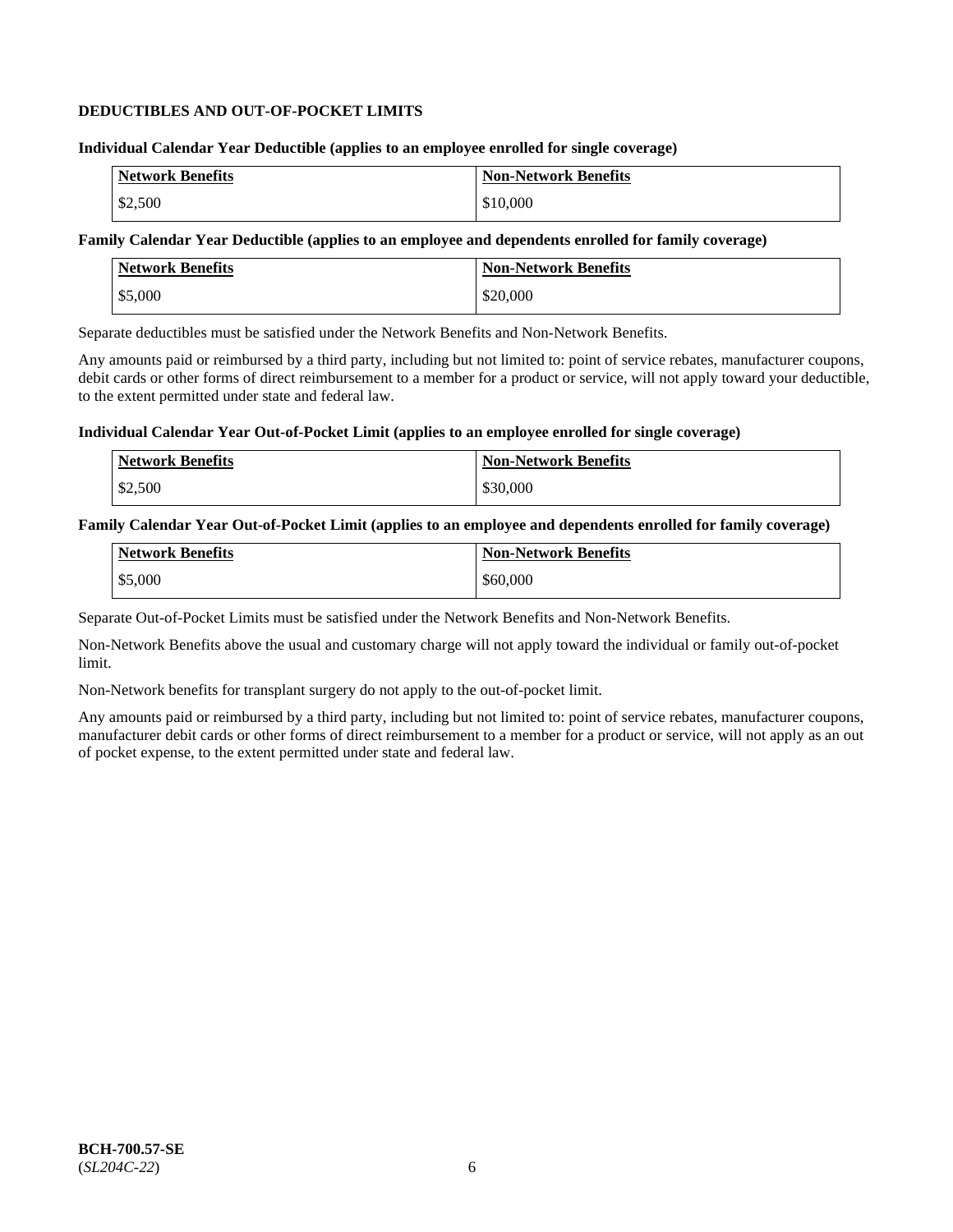## **AMBULANCE AND MEDICAL TRANSPORTATION**

### **Covered Services:**

We cover ambulance and medical transportation for medical emergencies.

We also cover medically necessary, non-emergency medical transportation if it meets our medical coverage criteria.

Covered services and supplies are based on established medical policies, which are subject to periodic review and modification by the medical or dental directors. These medical policies (medical coverage criteria) and applicable prior authorization requirements are available by calling Member Services or logging on to your "myHealthPartners" account at [healthpartners.com.](https://www.healthpartners.com/hp/index.html)

| <b>Network Benefits</b>       | <b>Non-Network Benefits</b> |
|-------------------------------|-----------------------------|
| 100% of the charges incurred. | See Network Benefits.       |

### **Not Covered:**

See "Services Not Covered" in the Group Membership Contract.

## **BEHAVIORAL HEALTH SERVICES**

## **Covered Services:**

Covered services are based on established medical policies, which are subject to periodic review and modification by the medical directors. These medical policies (medical coverage criteria) are available by calling Member Services or logging on to your "*my*HealthPartners" account at [healthpartners.com.](http://www.healthpartners.com/)

You have rights to parity in mental health and substance use disorder treatment as required by the federal Mental Health Parity and Addiction Equity Act and Minnesota Statutes, section 62Q.47. These laws require:

- That mental health and substance use disorder services be covered on the same basis as medical services;
- That cost-sharing for mental health and substance use disorder services can be no more restrictive than cost-sharing for similar medical services;
- That treatment restrictions and limitation such as prior authorization and medical necessity can be no more restrictive than for similar medical services;
- That if enrollees have concerns they can call Member Services, file a complaint with HealthPartners, or file a complaint with the Minnesota Department of Health.

### **Mental health services**

We cover services for: mental health diagnoses as described in the Diagnostic and Statistical Manual of Mental Disorders – Fifth Edition (DSM-5) (most recent edition).

We also provide coverage for mental health treatment ordered by a Minnesota court under a valid court order that is issued on the basis of a behavioral care evaluation performed by a licensed psychiatrist or doctoral level licensed psychologist, which includes a diagnosis and an individual treatment plan for care in the most appropriate, least restrictive environment. We must be given a copy of the court order and the behavioral care evaluation, the service must be a covered benefit under this plan, and the service must be provided by a network provider, or other provider as required by law. We cover the evaluation upon which the court order was based if it was provided by a network provider. We also provide coverage for the initial mental health evaluation of a child, regardless of whether that evaluation leads to a court order for treatment, if the evaluation is ordered by a Minnesota juvenile court.

**Outpatient services, including intensive outpatient and day treatment:** We cover medically necessary outpatient professional mental health services for evaluation, crisis intervention, and treatment of mental health disorders.

A comprehensive diagnostic assessment will be used as the basis for a determination by a mental health professional, concerning the appropriate treatment and the extent of services required.

Outpatient services we cover for a diagnosed mental health condition include the following:

- Individual, group, family, and multi-family therapy;
- Medication management provided by a physician, certified nurse practitioner, or physician's assistant;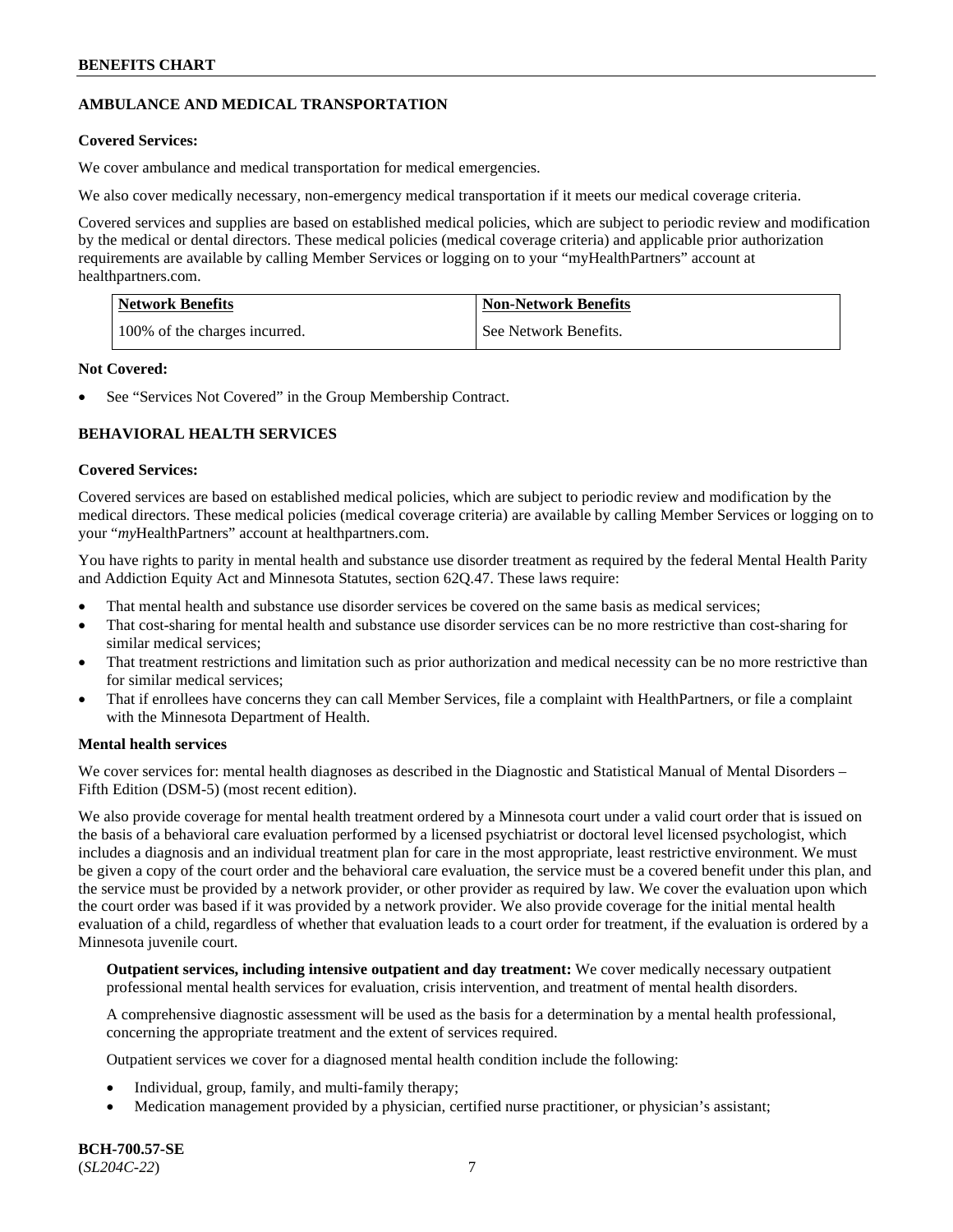- Psychological testing services for the purposes of determining the differential diagnoses and treatment planning for patients currently receiving behavioral health services;
- Day treatment and intensive outpatient services in a licensed program;
- Partial hospitalization services in a licensed hospital or community mental health center;
- Psychotherapy and nursing services provided in the home if authorized by us; and
- Treatment for gender dysphoria.

| Network Benefits              | <b>Non-Network Benefits</b>  |
|-------------------------------|------------------------------|
| 100% of the charges incurred. | 50% of the charges incurred. |

#### **Group therapy**

| Network Benefits              | <b>Non-Network Benefits</b>  |
|-------------------------------|------------------------------|
| 100% of the charges incurred. | 50% of the charges incurred. |

**Inpatient services, including mental health residential treatment services:** We cover the following:

- Medically necessary inpatient services in a hospital and professional services for treatment of mental health disorders. Medical stabilization is covered under inpatient hospital services in the "Hospital and Skilled Nursing Facility Services" section; and
- Medically necessary mental health residential treatment services. This care must be authorized by us and provided by a hospital or residential behavioral health treatment facility licensed by the local state or Department of Health and Human Services. Services not covered under this benefit include halfway houses, group homes, extended care facilities, shelter services, correctional services, detention services, transitional services, group residential services, foster care services and wilderness programs.

| Network Benefits              | <b>Non-Network Benefits</b>  |
|-------------------------------|------------------------------|
| 100% of the charges incurred. | 50% of the charges incurred. |

### **Substance use disorder (SUD) services**

We cover medically necessary services for assessments by a licensed alcohol and drug counselor and treatment of substanceuse disorders as defined in the latest edition of the DSM-5.

**Outpatient services, including intensive outpatient and day treatment:** We cover medically necessary outpatient professional services for the diagnosis and treatment of substance use disorders. Substance use disorder treatment programs must be licensed by the applicable state agency.

Outpatient services we cover for a diagnosed substance use disorder include the following:

- Individual, group, family, and multi-family therapy provided in an office setting;
- Opiate replacement therapy including methadone and buprenorphine treatment; and
- Day treatment and intensive outpatient services in a licensed program.

| Network Benefits              | <b>Non-Network Benefits</b>  |
|-------------------------------|------------------------------|
| 100% of the charges incurred. | 50% of the charges incurred. |

**Inpatient services:** We cover the following:

- Medically necessary inpatient services in a hospital or primary residential treatment in a licensed substance use disorder treatment center. Primary residential treatment is an intensive residential treatment program of limited duration, typically 30 days or less.
- Services provided in a hospital that is licensed by the local state and accredited by Medicare.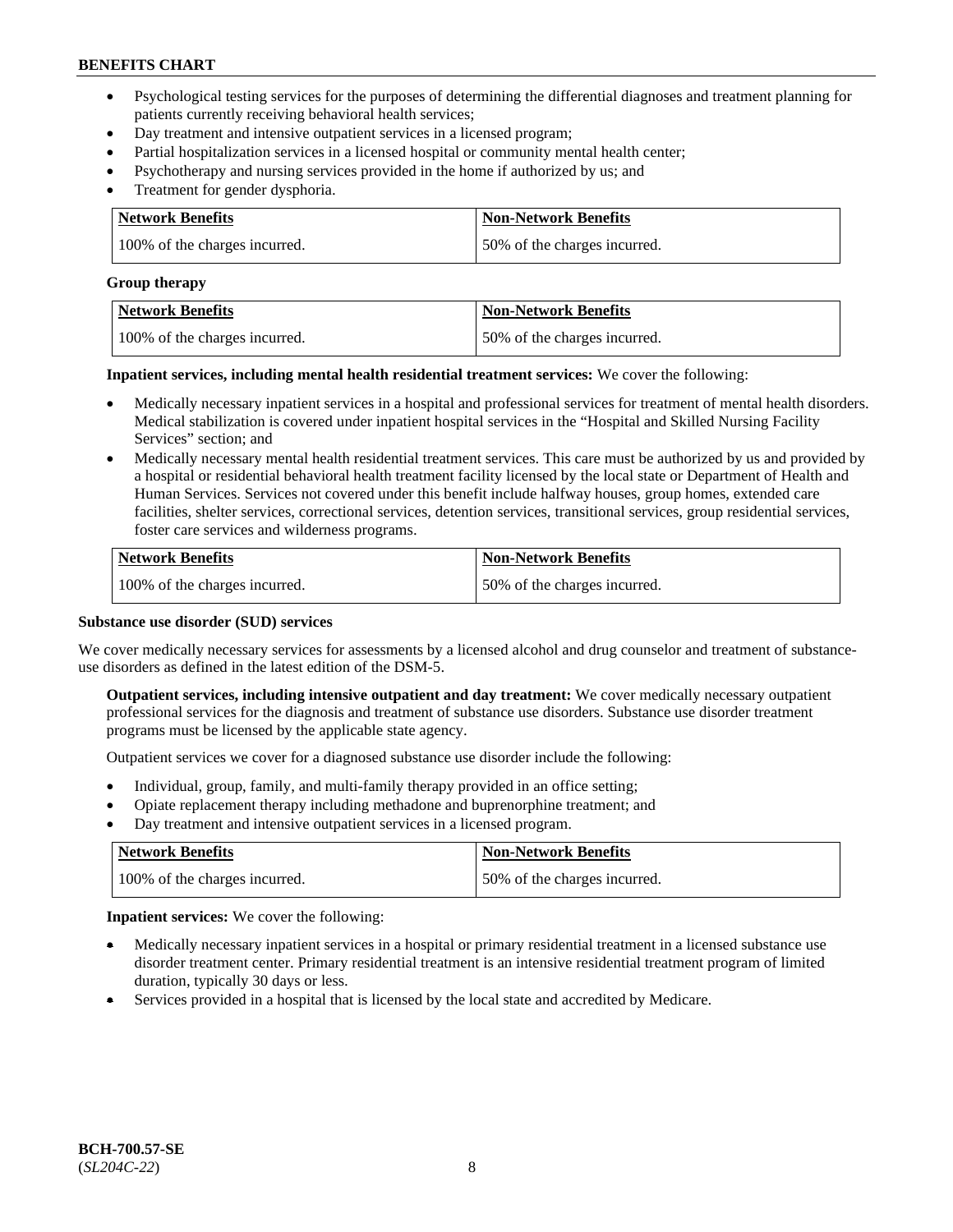• Detoxification services in a hospital or community detoxification facility if it is licensed by the local Department of Health and Human Services.

| <b>Network Benefits</b>       | <b>Non-Network Benefits</b>  |
|-------------------------------|------------------------------|
| 100% of the charges incurred. | 50% of the charges incurred. |

### **Not Covered:**

See "Services Not Covered" in the Group Membership Contract.

### **CHIROPRACTIC SERVICES**

### **Covered Services:**

We cover chiropractic services for rehabilitative care, provided to diagnose and treat acute neuromusculo-skeletal conditions.

Massage therapy which is performed in conjunction with other treatment/modalities by a chiropractor, is part of a prescribed treatment plan and is not billed separately is covered.

| <b>Network Benefits</b>       | <b>Non-Network Benefits</b>           |
|-------------------------------|---------------------------------------|
| 100% of the charges incurred. | 50% of the charges incurred.          |
|                               | Limit of 20 visits per calendar year. |

### **Not Covered:**

- Massage therapy for the purpose of comfort or convenience of the member.
- See "Services Not Covered" in the Group Membership Contract.

## **CLINICAL TRIALS**

### **Covered Services:**

We cover certain routine services if you participate in a Phase I, Phase II, Phase III or Phase IV clinical trial that is conducted in relation to the prevention, detection, or treatment of cancer or other life-threatening disease or condition as defined in the Affordable Care Act. We cover routine patient costs for services that would be eligible under this Benefits Chart if the service was provided outside of a clinical trial.

| <b>Network Benefits</b>                                                                                                                                                                                | <b>Non-Network Benefits</b>                                                                                                                                                                         |
|--------------------------------------------------------------------------------------------------------------------------------------------------------------------------------------------------------|-----------------------------------------------------------------------------------------------------------------------------------------------------------------------------------------------------|
| Coverage level is same as corresponding Network<br>Benefit, depending on type of service provided such as<br>Office Visits for Illness or Injury, Inpatient or<br><b>Outpatient Hospital Services.</b> | Coverage level is same as corresponding Non-Network<br>Benefit, depending on type of service provided such as<br>Office Visits for Illness or Injury, Inpatient or<br>Outpatient Hospital Services. |
|                                                                                                                                                                                                        |                                                                                                                                                                                                     |

### **Not Covered:**

- The investigative item, device or service itself.
- Items or services that are provided solely to satisfy data collection and analysis needs and that are not used in the direct clinical management of the patient.
- A service that is clearly inconsistent with widely accepted and established standards of care for a particular diagnosis.
- See "Services Not Covered" in the Group Membership Contract.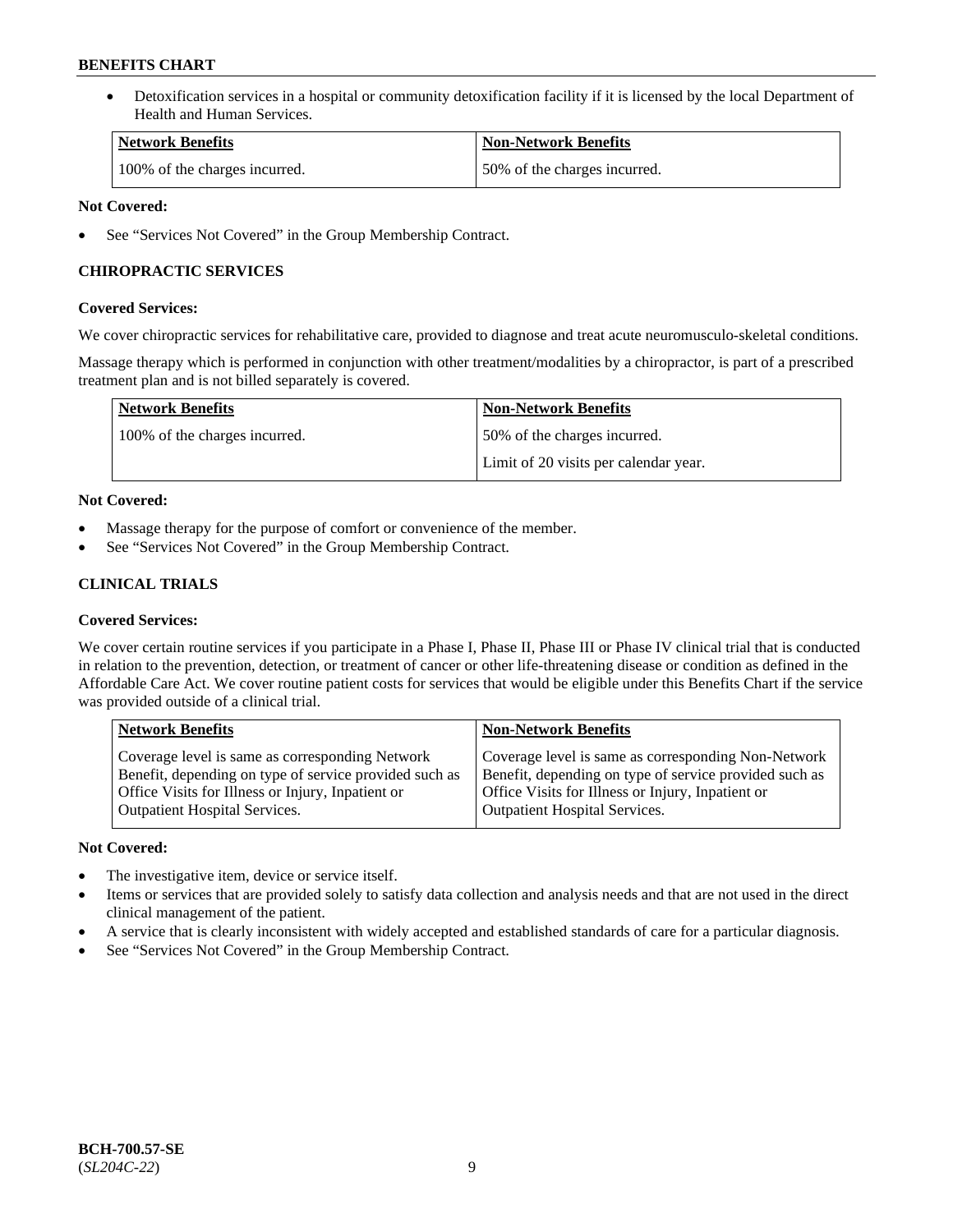## **DENTAL SERVICES**

### **Covered Services:**

We cover services as described below.

**Accidental dental services:** We cover dentally necessary services to treat and restore damage done to sound, natural, unrestored teeth as a result of an accidental injury. Coverage is for damage caused by external trauma to face and mouth only, not for cracked or broken teeth which result from biting or chewing. We cover restorations, root canals, crowns and replacement of teeth lost that are directly related to the accident in which the member was involved. We cover initial exams, xrays, and palliative treatment including extractions, and other oral surgical procedures directly related to the accident. Subsequent treatment must be initiated within the specified time-frame and must be directly related to the accident. We do not cover restoration and replacement of teeth that are not "sound and natural" at the time of the accident.

Full mouth rehabilitation to correct occlusion (bite) and malocclusion (misaligned teeth not due to the accident) are not covered.

When an implant-supported dental prosthetic treatment is pursued, the accidental dental benefit will be applied to the prosthetic procedure. Benefits are limited to the amount that would be paid toward the placement of a removable dental prosthetic appliance that could be used in the absence of implant treatment. Care must be provided or pre-authorized by a HealthPartners dentist.

| <b>Network Benefits</b>       | <b>Non-Network Benefits</b>  |
|-------------------------------|------------------------------|
| 100% of the charges incurred. | 50% of the charges incurred. |

For all accidental dental services, treatment and/or restoration must be initiated within six months of the date of the injury. Coverage is limited to the initial course of treatment and/or initial restoration. Services must be provided within twenty-four months of the date of injury to be covered.

### **Medical referral dental services**

**Medically necessary outpatient dental services:** We cover medically necessary outpatient dental services. Coverage is limited to dental services required for treatment of an underlying medical condition, e.g., removal of teeth to complete radiation treatment for cancer of the jaw, cysts and lesions.

| Network Benefits              | <b>Non-Network Benefits</b>  |
|-------------------------------|------------------------------|
| 100% of the charges incurred. | 50% of the charges incurred. |

**Medically necessary hospitalization and anesthesia for dental care:** We cover medically necessary hospitalization for dental care. This is limited to charges incurred by a member who: (1) is a child under age 5; (2) is severely disabled; (3) has a medical condition and requires hospitalization or general anesthesia for dental care treatment; or (4) is a child between age 5 and 12 and care in dental offices has been attempted unsuccessfully and usual methods of behavior modification have not been successful, or when extensive amounts of restorative care, exceeding four appointments, are required. Coverage is limited to facility and anesthesia charges. Oral surgeon/dentist professional fees are not covered.

| <b>Network Benefits</b>       | <b>Non-Network Benefits</b>  |
|-------------------------------|------------------------------|
| 100% of the charges incurred. | 50% of the charges incurred. |

**Medical complications of dental care:** We cover medical complications of dental care. Treatment must be medically necessary care and related to medical complications of non-covered dental care, including complications of the head, neck, or substructures.

| Network Benefits              | <b>Non-Network Benefits</b>  |
|-------------------------------|------------------------------|
| 100% of the charges incurred. | 50% of the charges incurred. |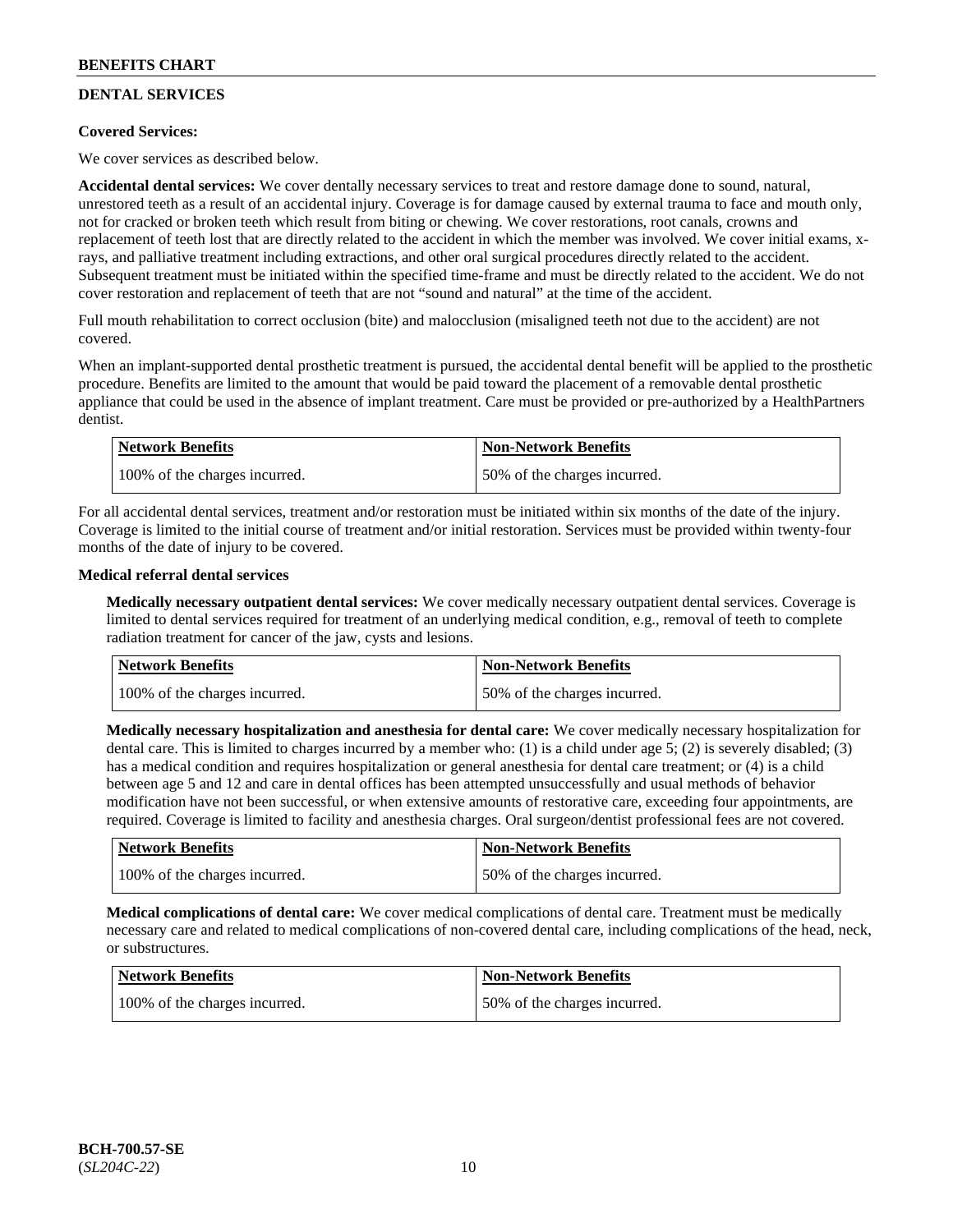**Oral surgery**: We cover oral surgery. Coverage is limited to treatment of medical conditions requiring oral surgery, such as treatment of oral neoplasm, non-dental cysts, fracture of the jaws, trauma of the mouth and jaws.

| Network Benefits              | <b>Non-Network Benefits</b>  |
|-------------------------------|------------------------------|
| 100% of the charges incurred. | 50% of the charges incurred. |

**Treatment of cleft lip and cleft palate:** We cover treatment of cleft lip and cleft palate of a dependent child to age 26, including orthodontic treatment and oral surgery directly related to the cleft. Benefits are limited to inpatient or outpatient expenses arising from medical and dental treatment that was scheduled or initiated prior to the dependent turning age 19. Dental services that are not required for the treatment of cleft lip or cleft palate are not covered. If a dependent child covered under this Contract is also covered under a dental plan which includes orthodontic services, that dental plan shall be considered primary for the necessary orthodontic services. Oral appliances are subject to the same copayment, conditions and limitations as durable medical equipment.

| <b>Network Benefits</b>       | <b>Non-Network Benefits</b>  |
|-------------------------------|------------------------------|
| 100% of the charges incurred. | 50% of the charges incurred. |

**Treatment of temporomandibular disorder (TMD) and craniomandibular disorder (CMD):** We cover surgical and nonsurgical treatment of temporomandibular disorder (TMD) and craniomandibular disorder (CMD), which is medically necessary care. Dental services which are not required to directly treat TMD or CMD are not covered.

| Network Benefits              | <b>Non-Network Benefits</b>  |
|-------------------------------|------------------------------|
| 100% of the charges incurred. | 50% of the charges incurred. |

### **Not Covered:**

- Dental treatment, procedures or services not listed in this Benefits Chart.
- Accident related dental services if treatment is (1) provided to teeth which are not sound and natural, (2) to teeth which have been restored, (3) initiated beyond six months from the date of the injury, (4) received beyond the initial treatment or restoration or (5) received beyond twenty-four months from the date of injury.
- Oral surgery to remove wisdom teeth.
- Orthognathic treatment or procedures and all related services, unless it is required to treat TMD or CMD and it meets our medical coverage criteria.
- See "Services Not Covered" in the Group Membership Contract.

### **DIABETES AND HYPERTENSION DISEASE MANAGEMENT PROGRAM**

#### **Covered Services:**

If you meet criteria for coverage, you may qualify for the Diabetes and/or Hypertension Disease Management Program.

The program covers group health coaching which focuses on weight loss, exercise, behavior modification and health education through Omada Health.

| <b>Network Benefits</b>                                     | <b>Non-Network Benefits</b> |
|-------------------------------------------------------------|-----------------------------|
| 100% of the charges incurred.<br>Deductible does not apply. | Not applicable.             |

#### **Not Covered:**

See "Services Not Covered" in the Group Membership Contract.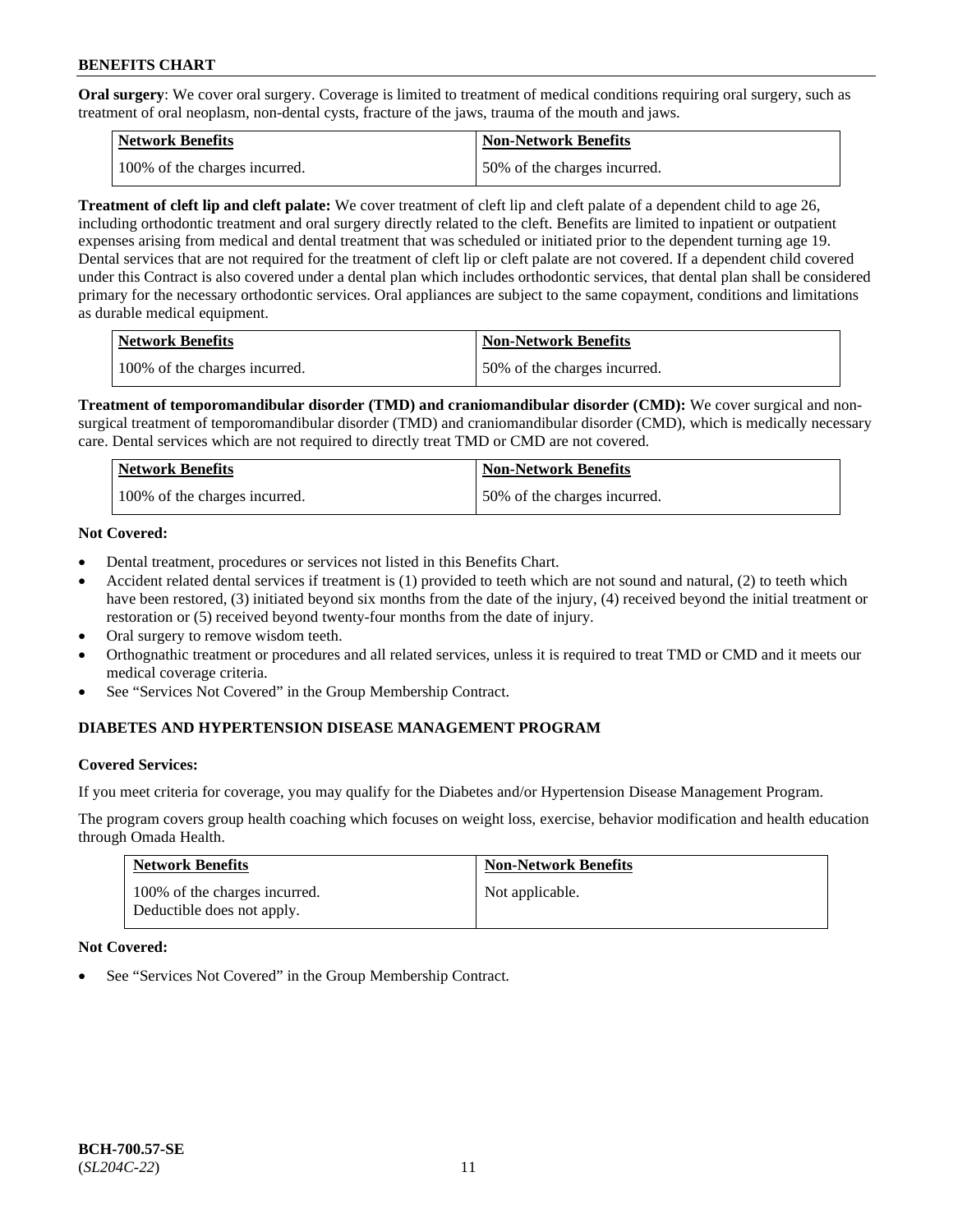## **DIABETIC EQUIPMENT AND SUPPLIES**

#### **Covered Services:**

We cover physician prescribed medically appropriate and necessary drugs and supplies used in the management and treatment of diabetes for members with gestational, Type I or Type II diabetes including durable diabetic equipment and disposable supplies, as described below.

Certain items are only covered if your condition meets our coverage criteria and obtained through an authorized vendor. For more information on what we cover and any prior authorization requirements, call Member Services or log on to your "*my*HealthPartners" account at [healthpartners.com.](http://www.healthpartners.com/)

Insulin and medications for diabetes are covered as outpatient drugs under the "Prescription Drug Services" section.

**Pumps and Pump Supplies.** These include diabetic insulin pumps, diabetic infusion pumps and infusion pump supplies such as infusion sets, tubing, connectors and syringe reservoirs.

| <b>Network Benefits</b>                                                                 | <b>Non-Network Benefits</b>  |
|-----------------------------------------------------------------------------------------|------------------------------|
| Pumps received at a pharmacy:<br>100% of the charges incurred.                          | 50% of the charges incurred. |
| Pumps received from a non-pharmacy approved<br>vendor:<br>100% of the charges incurred. |                              |

#### **All other durable equipment and diabetic supplies**

Durable Diabetic Equipment and Supplies. These include continuous glucose monitoring system (CGMS), transmitter, sensors and receivers, diabetic blood glucose monitors and control/calibrating solutions (for checking accuracy or testing equipment and test strips).

Disposable Diabetic Supplies. These are one-time use supplies, including syringes, lancets, lancet devices, blood and urine ketone test strips, and needles.

Certain diabetic supplies and equipment must be purchased at a pharmacy.

| <b>Network Benefits</b>                                                                                                                                                                                                                                                             | <b>Non-Network Benefits</b>  |
|-------------------------------------------------------------------------------------------------------------------------------------------------------------------------------------------------------------------------------------------------------------------------------------|------------------------------|
| If received through a pharmacy:<br>Diabetic supplies on the Preventive Drug List:<br>100% of the charges incurred, subject to a member<br>copayment of \$60.<br>Deductible does not apply.<br>All other diabetic supplies purchased at a pharmacy:<br>100% of the charges incurred. | 50% of the charges incurred. |
| If received through a non-pharmacy provider:<br>100% of the charges incurred if purchased from an<br>approved vendor.                                                                                                                                                               |                              |

#### **Limitations:**

- No more than a 93-day supply of diabetic supplies is covered and dispensed at a time.
- We require that certain diabetic supplies and equipment be purchased at a pharmacy.
- Diabetic supplies and equipment are limited to certain models and brands.
- Durable medical equipment and supplies must be obtained from or repaired by approved vendors.
- Covered services and supplies are based on established medical policies which are subject to periodic review and modification by the medical directors. Our coverage policy for diabetic supplies includes information on our required models and brands. These medical policies (medical coverage criteria) are available by calling Member Services or logging on to your "*my*HealthPartners" account at [healthpartners.com.](http://www.healthpartners.com/)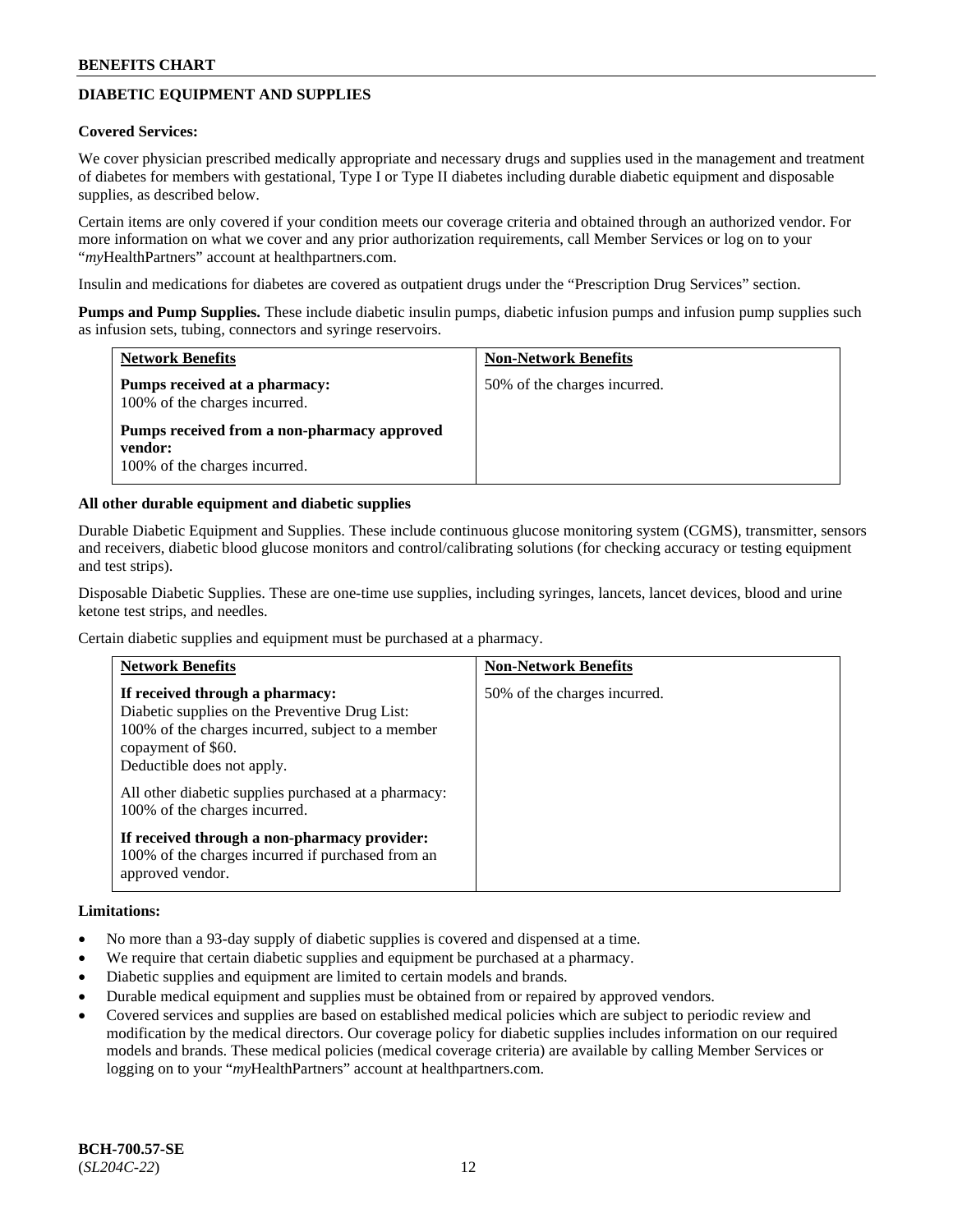### **Not Covered:**

- Replacement or repair of any covered items, if the items are (i) damaged or destroyed by misuse, abuse or carelessness, (ii) lost: or (iii) stolen.
- Duplicate or similar items.
- Labor and related charges for repair of any covered items which are more than the cost of replacement by an approved vendor.
- Batteries for monitors and equipment.
- Sales tax, mailing, delivery charges, service call charges.
- See "Services Not Covered" in the Group Membership Contract.

## **DIAGNOSTIC IMAGING SERVICES**

#### **Covered Services:**

We cover diagnostic imaging, when ordered by a provider and provided in a clinic or outpatient hospital facility.

For Network Benefits, non-emergent, scheduled outpatient Magnetic Resonance Imaging (MRI) and Computed Tomography (CT) must be provided at a designated facility. Your physician or facility will obtain or verify prior authorization for these services with HealthPartners, as needed.

We cover services provided in a clinic or outpatient hospital facility (to see the benefit level for inpatient hospital or skilled nursing facility services, see benefits under Inpatient Hospital and Skilled Nursing Facility Services).

#### **Outpatient magnetic resonance imaging (MRI) and computed tomography (CT)**

| Network Benefits              | <b>Non-Network Benefits</b>  |
|-------------------------------|------------------------------|
| 100% of the charges incurred. | 50% of the charges incurred. |

#### **All other outpatient diagnostic imaging services for illness or injury**

#### **Services for illness or injury**

| Network Benefits              | Non-Network Benefits         |
|-------------------------------|------------------------------|
| 100% of the charges incurred. | 50% of the charges incurred. |

#### **Preventive services (MRI/CT procedures are not considered preventive)**

Diagnostic imaging services associated with preventive services are covered at the benefit level shown in the "Preventive Services" section of this Benefits Chart.

#### **Not Covered:**

See "Services Not Covered" in the Group Membership Contract.

### **DURABLE MEDICAL EQUIPMENT, PROSTHETICS, ORTHOTICS, AND SUPPLIES**

#### **Covered Services:**

We cover equipment and services, as described below.

We cover durable medical equipment and services, prosthetics, orthotics and supplies, subject to the limitations below.

External hearing aids (including osseointegrated or bone anchored) for members age 18 or younger who have hearing loss that is not correctable by other covered procedures. Coverage is limited to one basic, standard hearing aid for each ear every three years. A basic hearing aid is defined as a hearing device that consists of a microphone, amplifier, volume control, battery and receiver. It does not include upgrades above and beyond the functionality of a basic hearing aid, including but not limited to hearing improvements for group settings, background noise, Bluetooth/remote control functionality, or extended warranties. Charges for upgrades above the cost of a basic, standard hearing aid are not covered.

Diabetic equipment and supplies are covered under the "Diabetic Equipment and Supplies" section.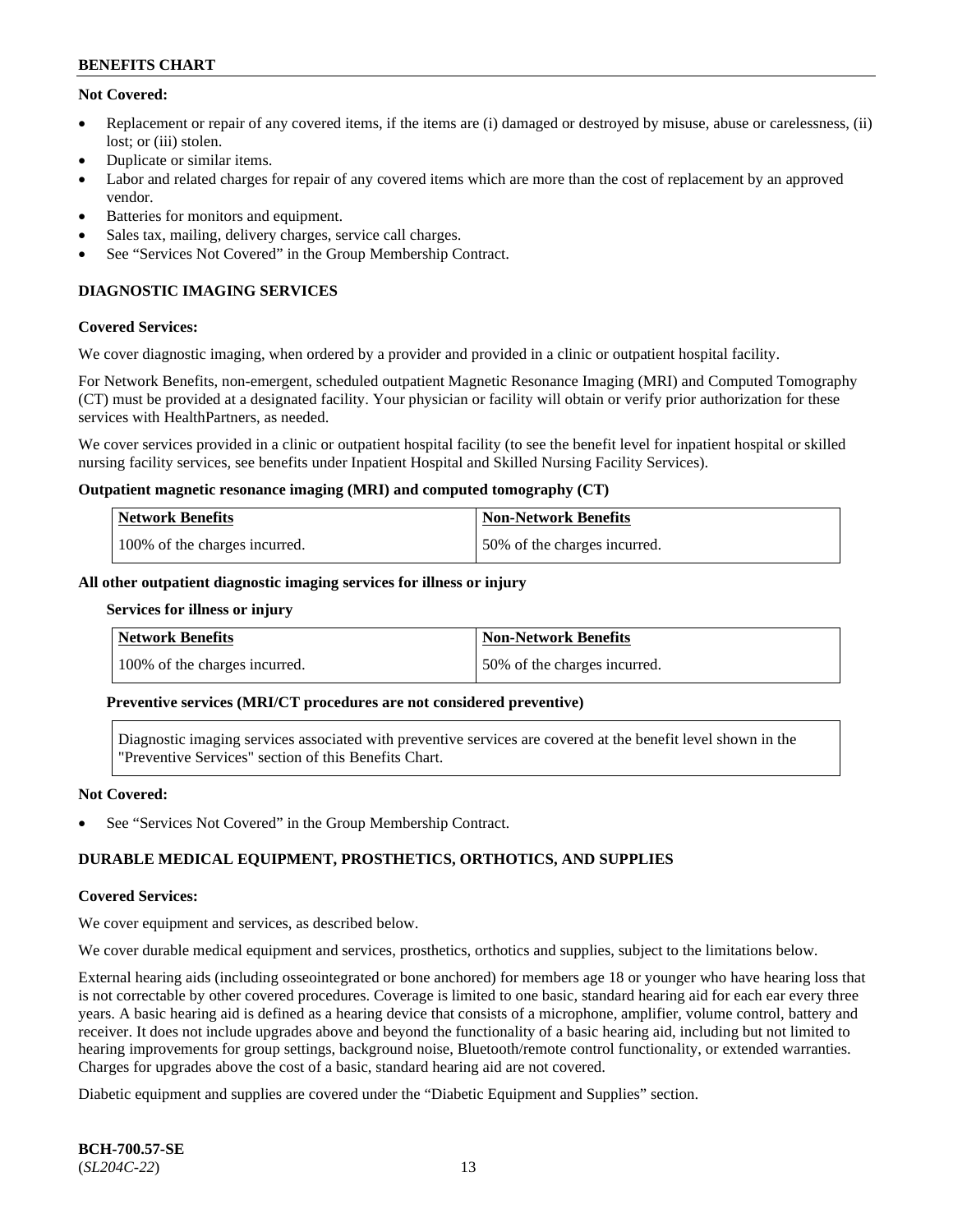### **Special dietary treatment for Phenylketonuria (PKU) if it meets our medical coverage criteria**

| <b>Network Benefits</b>       | <b>Non-Network Benefits</b>  |
|-------------------------------|------------------------------|
| 100% of the charges incurred. | 50% of the charges incurred. |

#### **Oral amino acid based elemental formula if it meets our medical coverage criteria**

| <b>Network Benefits</b>       | <b>Non-Network Benefits</b>  |
|-------------------------------|------------------------------|
| 100% of the charges incurred. | 50% of the charges incurred. |

#### **All other durable medical equipment, prosthetics, orthotics and supplies**

| <b>Network Benefits</b>       | Non-Network Benefits         |
|-------------------------------|------------------------------|
| 100% of the charges incurred. | 50% of the charges incurred. |

#### **Limitations:**

Coverage of durable medical equipment is limited by the following:

- Payment will not exceed the cost of an alternate piece of equipment or service that is effective and medically necessary.
- Wigs for hair loss resulting from alopecia areata are limited to one per calendar year.
- For prosthetic benefits, other than hair prostheses (i.e., wigs) for hair loss resulting from alopecia areata and oral appliances for cleft lip and cleft palate, payment will not exceed the cost of an alternate piece of equipment or service that is effective, medically necessary and enables members to conduct standard activities of daily living.
- We reserve the right to determine if an item will be approved for rental vs. purchase.
- Durable medical equipment and supplies must be obtained from or repaired by approved vendors.
- Covered services and supplies are based on established medical policies, which are subject to periodic review and modification by the medical or dental directors. Our coverage policy for diabetic supplies includes information on our required models and brands. These medical policies (medical coverage criteria) are available by calling Member Services or logging on to your "*my*HealthPartners" account a[t healthpartners.com.](https://www.healthpartners.com/hp/index.html)

### **Not Covered:**

Items that are not eligible for coverage include, but are not limited to:

- Replacement or repair of any covered items, if the items are (i) damaged or destroyed by misuse, abuse or carelessness, (ii) lost; or (iii) stolen.
- Duplicate or similar items.
- Labor and related charges for repair of any covered items which are more than the cost of replacement by an approved vendor.
- Sales tax, mailing, delivery charges, service call charges.
- Items that are primarily educational in nature or for hygiene, vocation, comfort, convenience or recreation.
- Communication aids or devices: equipment to create, replace or augment communication abilities including, but not limited to, speech processors, receivers, communication boards, or computer or electronic assisted communication.
- Hearing aids (implantable and external, including osseointegrated or bone anchored) and their fitting, except as specifically described in this Benefits Chart. This exclusion does not apply to cochlear implants.
- Eyeglasses, contact lenses and their fitting, measurement and adjustment, except as specifically described in this Benefits Chart.
- Hair prostheses (wigs), except as specifically described in this Benefits Chart.
- Household equipment which primarily has customary uses other than medical, such as, but not limited to, exercise cycles, air purifiers, central or unit air conditioners, water purifiers, non-allergenic pillows, mattresses or waterbeds.
- Household fixtures including, but not limited to, escalators or elevators, ramps, swimming pools and saunas.
- Modifications to the structure of the home including, but not limited to, wiring, plumbing or charges for installation of equipment.
- Vehicle, car or van modifications including, but not limited to, hand brakes, hydraulic lifts and car carrier.
- Rental equipment while owned equipment is being repaired by non-contracted vendors, beyond one month rental of medically necessary equipment.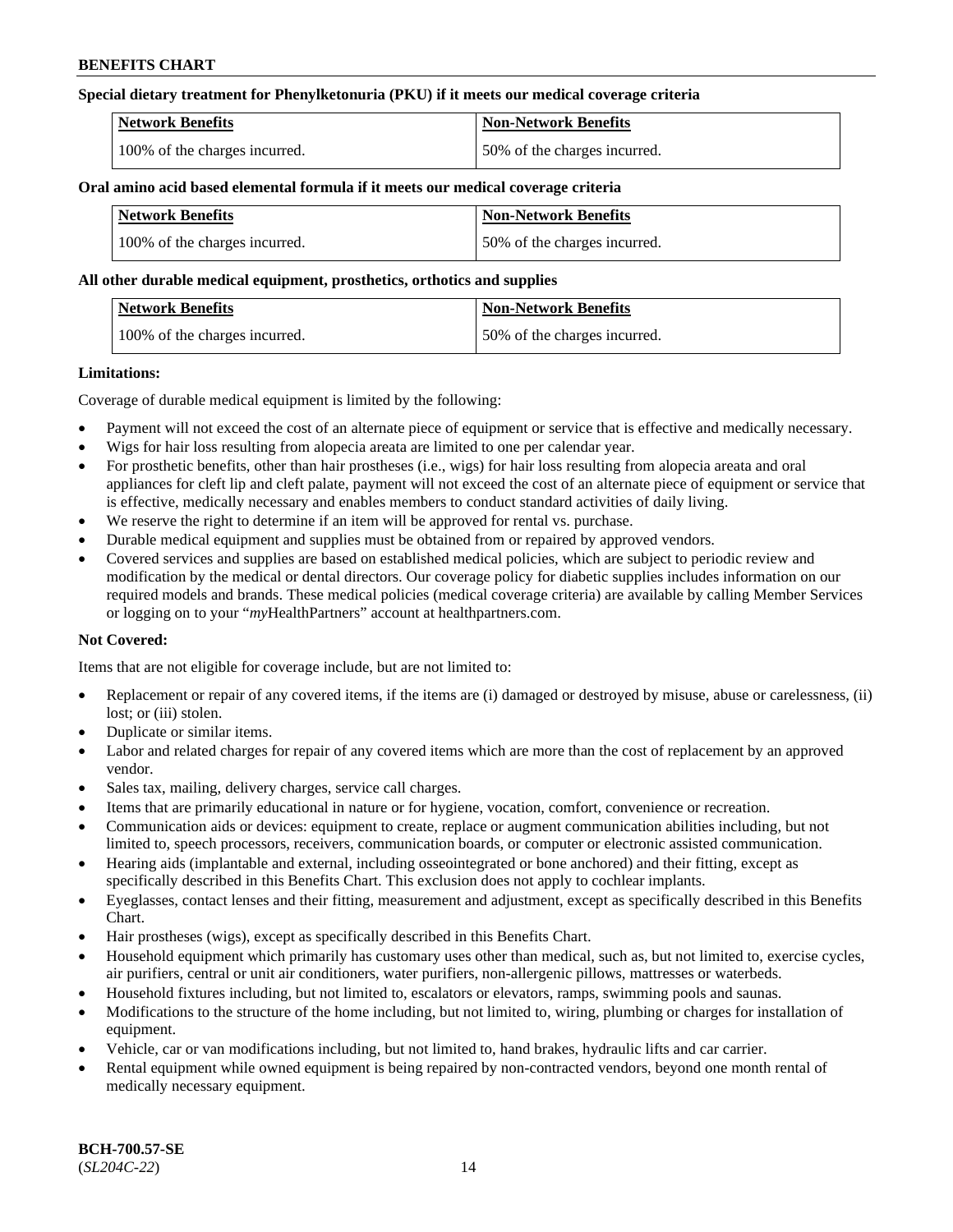- Other equipment and supplies, including but not limited to assistive devices, that we determine are not eligible for coverage.
- See "Services Not Covered" in the Group Membership Contract.

### **EMERGENCY AND URGENTLY NEEDED CARE SERVICES**

#### **Covered Services:**

We cover services for emergency care and urgently needed care if the services are otherwise eligible for coverage under this Benefits Chart.

**Urgently needed care.** These are services to treat an unforeseen illness or injury, which are required in order to prevent a serious deterioration in your health, and which cannot be delayed until the next available clinic or office hours.

#### **Urgently needed care at clinics**

| Network Benefits              | <b>Non-Network Benefits</b> |
|-------------------------------|-----------------------------|
| 100% of the charges incurred. | See Network Benefits.       |

**Emergency care.** These are services to treat: (1) the sudden, unexpected onset of illness or injury which, if left untreated or unattended until the next available clinic or office hours, would result in hospitalization, or (2) a condition requiring professional health services immediately necessary to preserve life or stabilize health. Emergency care includes emergency services as defined in Division BB, Title I, Section 102 of the Consolidated Appropriations Act of 2021. Emergency care also includes an immediate response service available on a 24-hour, seven-day-a-week basis for each child, or person, having a psychiatric crisis, a mental health crisis, or a mental health emergency.

When reviewing claims for coverage of emergency services, our medical director will take into consideration a reasonable layperson's belief that the circumstances required immediate medical care that could not wait until the next working day or next available clinic appointment. Emergency care also includes an immediate response service available on a 24-hour, sevenday-a-week basis for each child, or person, having a psychiatric crisis, a mental health crisis, or a mental health emergency.

#### **Emergency care in a hospital emergency room, including professional services of a physician**

| Network Benefits              | <b>Non-Network Benefits</b> |
|-------------------------------|-----------------------------|
| 100% of the charges incurred. | See Network Benefits.       |

#### **Inpatient emergency care in a hospital**

| <b>Network Benefits</b>       | <b>Non-Network Benefits</b> |
|-------------------------------|-----------------------------|
| 100% of the charges incurred. | See Network Benefits.       |

#### **Not Covered:**

See "Services Not Covered" in the Group Membership Contract.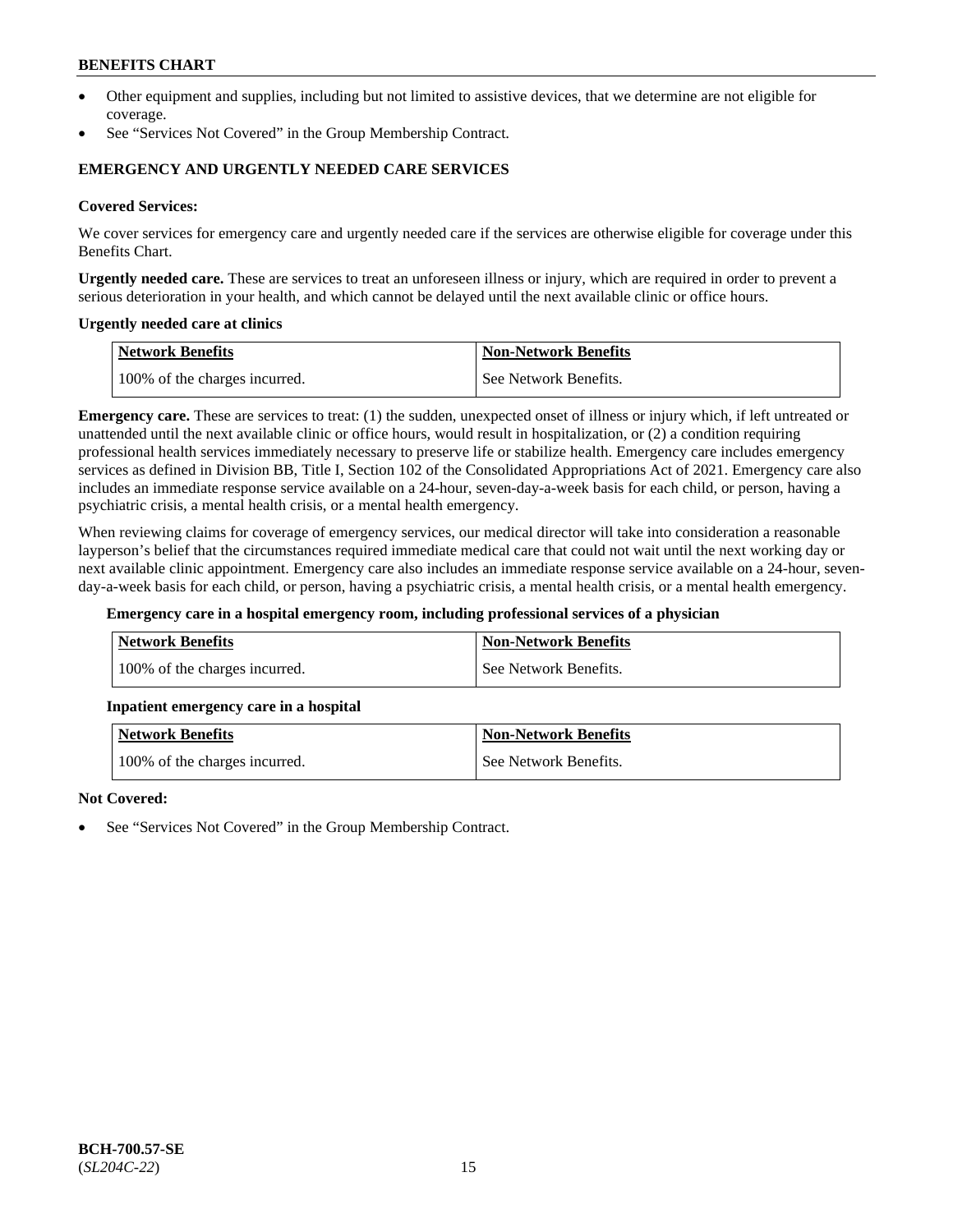## **GENE THERAPY**

### **Covered Services:**

We cover gene therapy treatment that meets our current medical coverage criteria.

| <b>Network Benefits</b>                                                                                                                                                                                 | <b>Non-Network Benefits</b> |
|---------------------------------------------------------------------------------------------------------------------------------------------------------------------------------------------------------|-----------------------------|
| Coverage level is same as corresponding Network<br>Benefit, depending on type of service provided, such as<br>Office Visits for Illness or Injury, Inpatient or<br><b>Outpatient Hospital Services.</b> | No Coverage.                |

### **Limitations:**

- Gene therapy must be provided by a designated provider.
- Specific types of gene therapy are limited to therapies and conditions specified in our medical coverage criteria.

### **Not Covered:**

See "Services Not Covered" in the Group Membership Contract.

### **HEALTH EDUCATION**

#### **Covered Services:**

We cover education for preventive services and education for the management of chronic health problems (such as diabetes).

| <b>Network Benefits</b>                                     | <b>Non-Network Benefits</b>  |
|-------------------------------------------------------------|------------------------------|
| 100% of the charges incurred.<br>Deductible does not apply. | 50% of the charges incurred. |

#### **Not Covered:**

See "Services Not Covered" in the Group Membership Contract.

### **HOME-BASED COMPREHENSIVE HEALTH RISK ASSESSMENT**

#### **Covered Services:**

If you meet our criteria for coverage, you may qualify for our home-based comprehensive health risk assessment program. The program covers a health assessment with a designated nurse practitioner.

| <b>Network Benefits</b>                                     | <b>Non-Network Benefits</b> |
|-------------------------------------------------------------|-----------------------------|
| 100% of the charges incurred.<br>Deductible does not apply. | No Coverage.                |

#### **Not Covered:**

See "Services Not Covered" in the Group Membership Contract.

## **HOME HEALTH SERVICES**

#### **Covered Services:**

We cover skilled nursing services, physical therapy, occupational therapy, speech therapy, respiratory therapy and other therapeutic services, non-routine prenatal and postnatal services, routine postnatal well child visits (as described in the Medical Coverage Criteria), phototherapy services for newborns, home health aide services and other eligible home health services when provided in your home, if you are homebound (i.e., unable to leave home without considerable effort due to a medical condition. Lack of transportation does not constitute homebound status). For phototherapy services for newborns and high risk pre-natal services, supplies and equipment are included.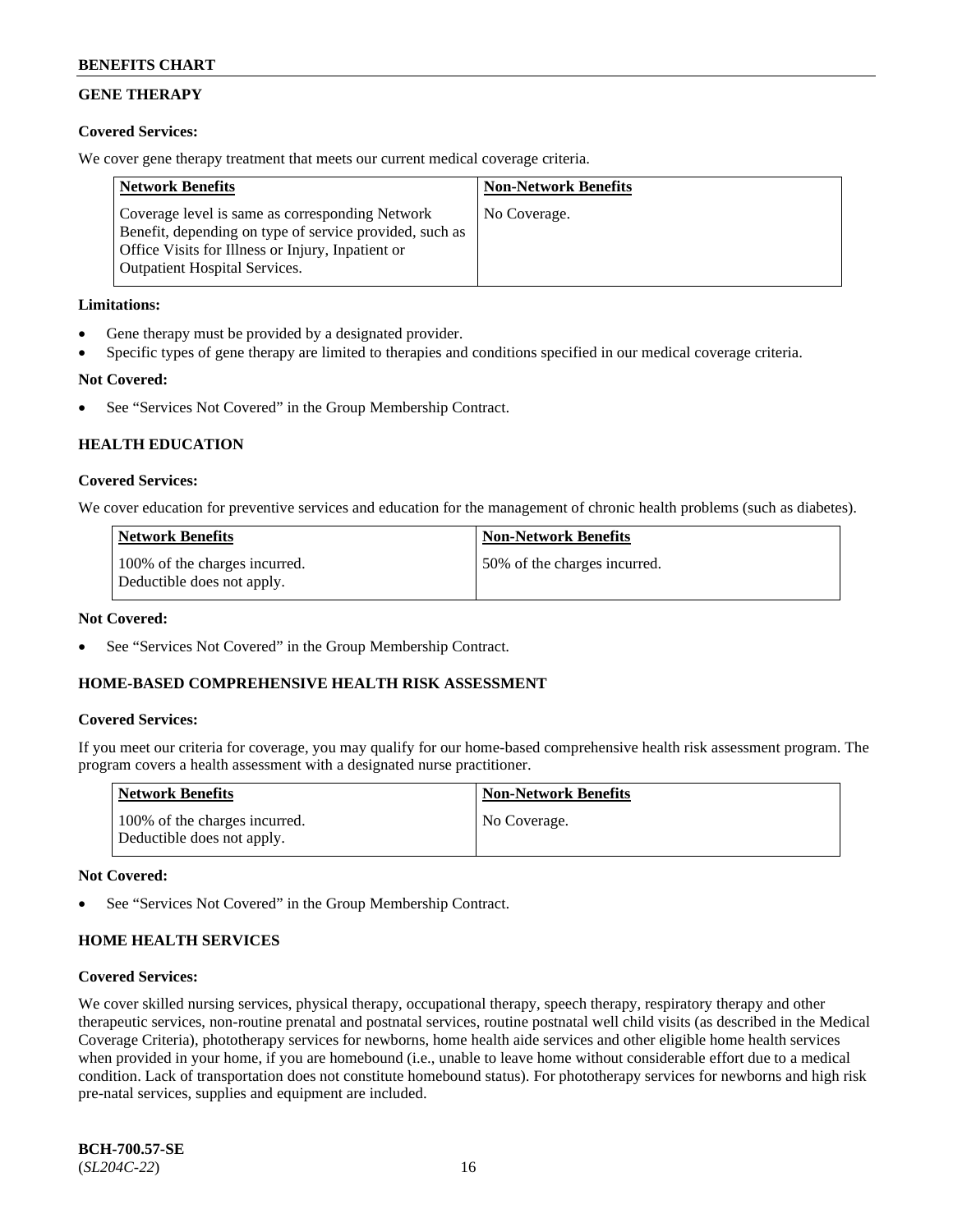We cover total parenteral nutrition/intravenous ("TPN/IV") therapy, equipment, supplies and drugs in connection with IV therapy. IV line care kits are covered under Durable Medical Equipment.

You do not need to be homebound to receive total parenteral nutrition/intravenous ("TPN/IV") therapy.

We cover palliative care benefits. Palliative care includes symptom management, education and establishing goals of care. We waive the requirement that you be homebound for a limited number of home visits for palliative care (as shown in the Benefits Chart), if you have a life-threatening, non-curable condition which has a prognosis of survival of two years or less. Additional palliative care visits are eligible under the home health services benefit if you are homebound and meet all other requirements defined in this section.

Home health services are eligible and covered only when:

- medically necessary; and
- provided as rehabilitative care, terminal care or maternity care; and
- ordered by a physician, and included in the written home care plan.

### **Physical therapy, occupational therapy, speech therapy, respiratory therapy, home health aide services and palliative care**

| <b>Network Benefits</b>       | <b>Non-Network Benefits</b>  |
|-------------------------------|------------------------------|
| 100% of the charges incurred. | 50% of the charges incurred. |

## **TPN/IV therapy, skilled nursing services, non-routine prenatal/postnatal services, and phototherapy**

| <b>Network Benefits</b>       | <b>Non-Network Benefits</b>  |
|-------------------------------|------------------------------|
| 100% of the charges incurred. | 50% of the charges incurred. |

Each 24-hour visit (or shifts of up to 24-hour visits) equals one visit and counts toward the Maximum visits for all other services shown below. Any visit that lasts less than 24 hours, regardless of the length of the visit, will count as one visit toward the Maximum visits for all other services shown below. All visits must be medically necessary and benefit eligible.

#### **Routine postnatal well child visits**

| <b>Network Benefits</b>                                     | <b>Non-Network Benefits</b>  |
|-------------------------------------------------------------|------------------------------|
| 100% of the charges incurred.<br>Deductible does not apply. | 50% of the charges incurred. |

### **Maximum visits for palliative care**

If you are eligible to receive palliative care in the home and you are not homebound, there is a maximum of 12 visits per calendar year.

#### **Maximum visits for all other services**

| <b>Network Benefits</b>       | <b>Non-Network Benefits</b>  |
|-------------------------------|------------------------------|
| 120 visits per calendar year. | 60 visits per calendar year. |

Each visit provided under the Network Benefits and Non-Network Benefits counts toward the maximums shown under all Maximum visits sections. The routine postnatal well child visit does not count toward the visit limit.

### **Limitations:**

• Home health services are not provided as a substitute for a primary caregiver in the home or as relief (respite) for a primary caregiver in the home. We will not reimburse family members or residents in your home for the above services.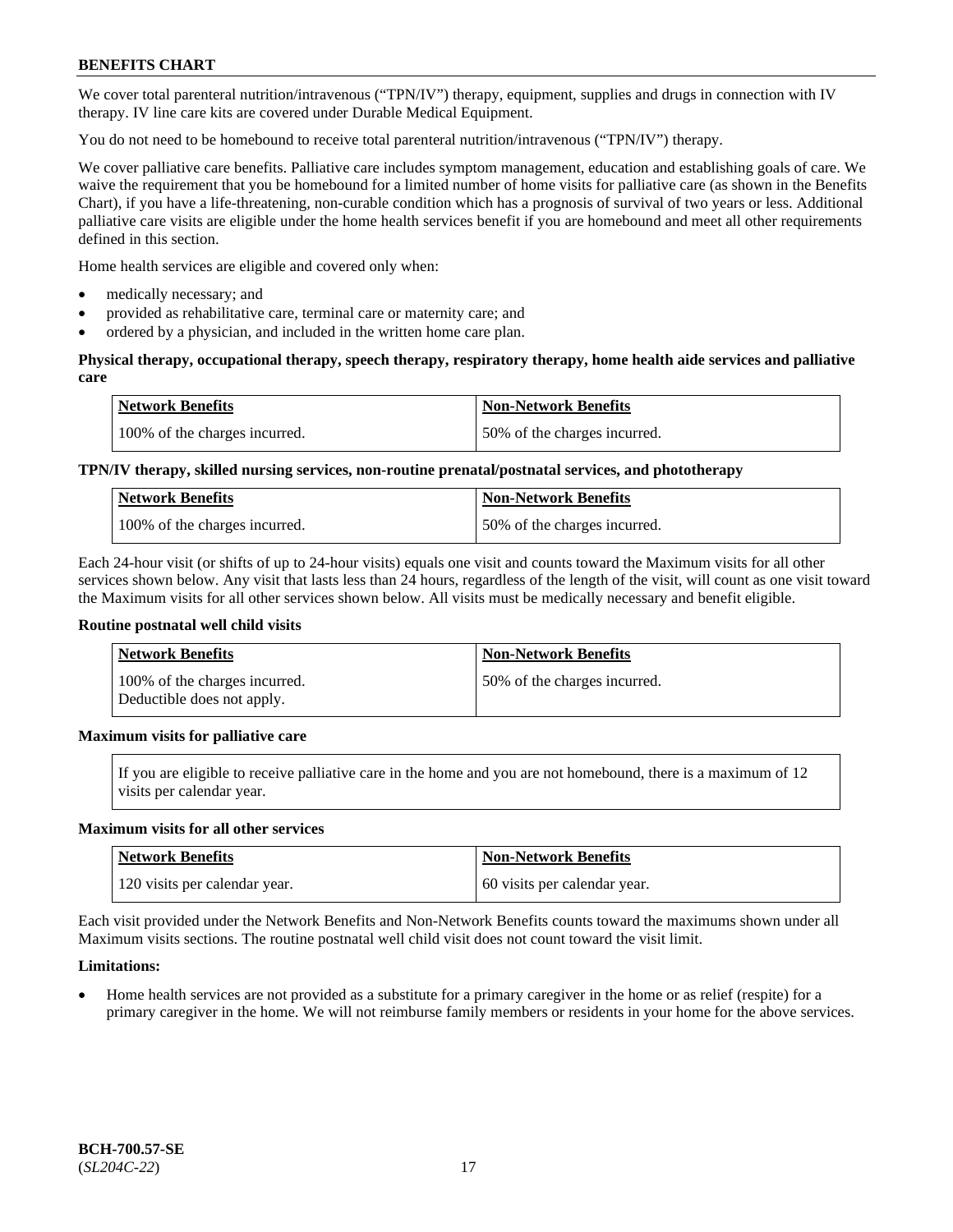• A service shall not be considered a skilled nursing service merely because it is performed by, or under the direct supervision of, a licensed nurse. Where a service (such as tracheotomy suctioning or ventilator monitoring) or like services, can be safely and effectively performed by a non-medical person (or self-administered), without the direct supervision of a licensed nurse, the service shall not be regarded as a skilled nursing service, whether or not a skilled nurse actually provides the service. The unavailability of a competent person to provide a non-skilled service shall not make it a skilled service when a skilled nurse provides it. Only the skilled nursing component of so-called "blended" services (i.e. services which include skilled and non-skilled components) are covered under this Benefits Chart.

### **Not Covered:**

- Financial or legal counseling services.
- Housekeeping or meal services in your home.
- Private duty nursing services. This exclusion does not apply if covered person is also covered under Medical Assistance under 256B.0625, subdivision 7, with the exception of section 256B.0654 subdivision 4.
- Services provided by a family member or enrollee, or a resident in the enrollee's home.
- Vocational rehabilitation and recreational or educational therapy. Recreation therapy is therapy provided solely for the purpose of recreation, including but not limited to: (a) requests for physical therapy or occupational therapy to improve athletic ability, and (b) braces or guards to prevent sports injuries.
- See "Services Not Covered" in the Group Membership Contract.

### **HOME HOSPICE SERVICES**

#### **Applicable Definitions:**

**Part-time.** This is up to two hours of service per day, more than two hours is considered continuous care.

**Continuous Care.** This is from two to twelve hours of service per day provided by a registered nurse, licensed practical nurse, or home health aide, during a period of crisis in order to maintain a terminally ill patient at home.

**Appropriate Facility.** This is a nursing home, hospice residence, or other inpatient facility.

**Custodial Care Related to Hospice Services.** This means providing assistance in the activities of daily living and the care needed by a terminally ill patient which can be provided by primary caregiver (i.e., family member or friend) who is responsible for the patient's home care.

### **Covered Services:**

**Home Hospice Program.** We cover the services described below if you are terminally ill and accepted as a home hospice program participant. You must meet the eligibility requirements of the program, and elect to receive services through the home hospice program. The services will be provided in your home, with inpatient care available when medically necessary as described below. If you elect to receive hospice services, you do so in lieu of curative treatment for your terminal illness for the period you are enrolled in the home hospice program.

**Eligibility:** In order to be eligible to be enrolled in the home hospice program, you must: (1) be a terminally ill patient (prognosis of six months or less); (2) have chosen a palliative treatment focus (i.e., emphasizing comfort and supportive services rather than treatment attempting to cure the disease or condition); and (3) continue to meet the terminally ill prognosis as reviewed by our medical director or his or her designee over the course of care. You may withdraw from the home hospice program at any time.

**Eligible Services:** Hospice services include the following services provided in accordance with an approved hospice treatment plan.

- Home Health Services:
	- o Part-time care provided in your home by an interdisciplinary hospice team (which may include a physician, nurse, social worker, and spiritual counselor) and medically necessary home health services are covered.
	- o One or more periods of continuous care in your home or in a setting which provides day care for pain or symptom management, when medically necessary, will be covered.
- Inpatient Services: We cover medically necessary inpatient services.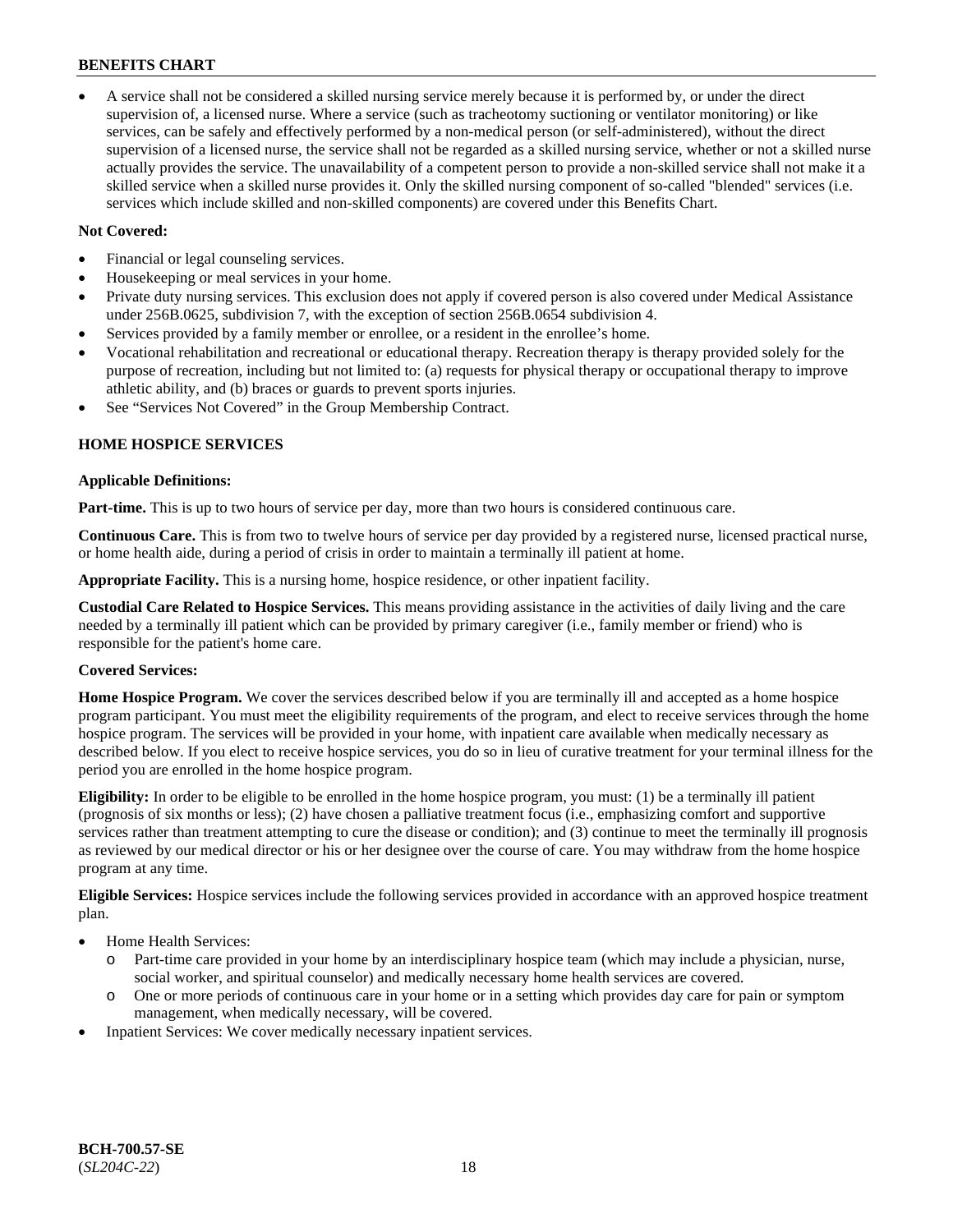- Other Services:
	- Respite care is covered for care in your home or in an appropriate facility, to give your primary caregivers (i.e., family members or friends) rest and/or relief when necessary in order to maintain a terminally ill patient at home.
	- o Medically necessary medications for pain and symptom management.
	- o Semi-electric hospital beds and other durable medical equipment are covered.
	- Emergency and non-emergency care is covered.

| Network Benefits              | Non-Network Benefits         |
|-------------------------------|------------------------------|
| 100% of the charges incurred. | 50% of the charges incurred. |

Respite care is limited to 5 days per episode, and respite care and continuous care combined are limited to 30 days.

#### **Not Covered:**

- Financial or legal counseling services.
- Housekeeping or meal services in your home.
- Custodial or maintenance care related to hospice services, whether provided in the home or in a nursing home.
- Any service not specifically described as covered services under this home hospice services benefits.
- Any services provided by members of your family or residents in your home.
- See "Services Not Covered" in the Group Membership Contract.

### **HOSPITAL AND SKILLED NURSING FACILITY SERVICES**

#### **Covered Services:**

We cover services as described below.

## **Medical or surgical hospital services**

**Inpatient hospital services:** We cover the following medical or surgical services, for the treatment of acute illness or injury, which require the level of care only provided in an acute care facility. These services must be authorized by a physician.

Inpatient hospital services include: room and board; the use of operating or maternity delivery rooms; intensive care facilities; newborn nursery facilities; general nursing care, anesthesia, laboratory and diagnostic imaging services, radiation therapy, physical therapy, prescription drugs or other medications administered during treatment, blood and blood products (unless replaced), and blood derivatives, and other diagnostic or treatment related hospital services; physician and other professional medical and surgical services provided while in the hospital, including gender confirmation surgery that meets medical coverage criteria.

We cover up to 120 hours of services provided by a private duty nurse or personal care assistant who has provided home care services to a ventilator-dependent patient, solely for the purpose of assuring adequate training of the hospital staff to communicate with that patient.

Services for items for personal convenience, such as television rental, are not covered.

We cover, following a vaginal delivery, a minimum of 48 hours of inpatient care for the mother and newborn child. We cover, following a caesarean section delivery, a minimum of 96 hours of inpatient care for the mother and newborn child. If the duration of inpatient care is less than these minimums, we also cover a minimum of one home visit by a registered nurse for post-delivery care, within four days of discharge of the mother and newborn child. Services provided by the registered nurse include, but are not limited to, parent education, assistance and training in breast and bottle feeding, and conducting any necessary and appropriate clinical tests. We shall not provide any compensation or other non-medical remuneration to encourage a mother and newborn to leave inpatient care before the duration minimums specified.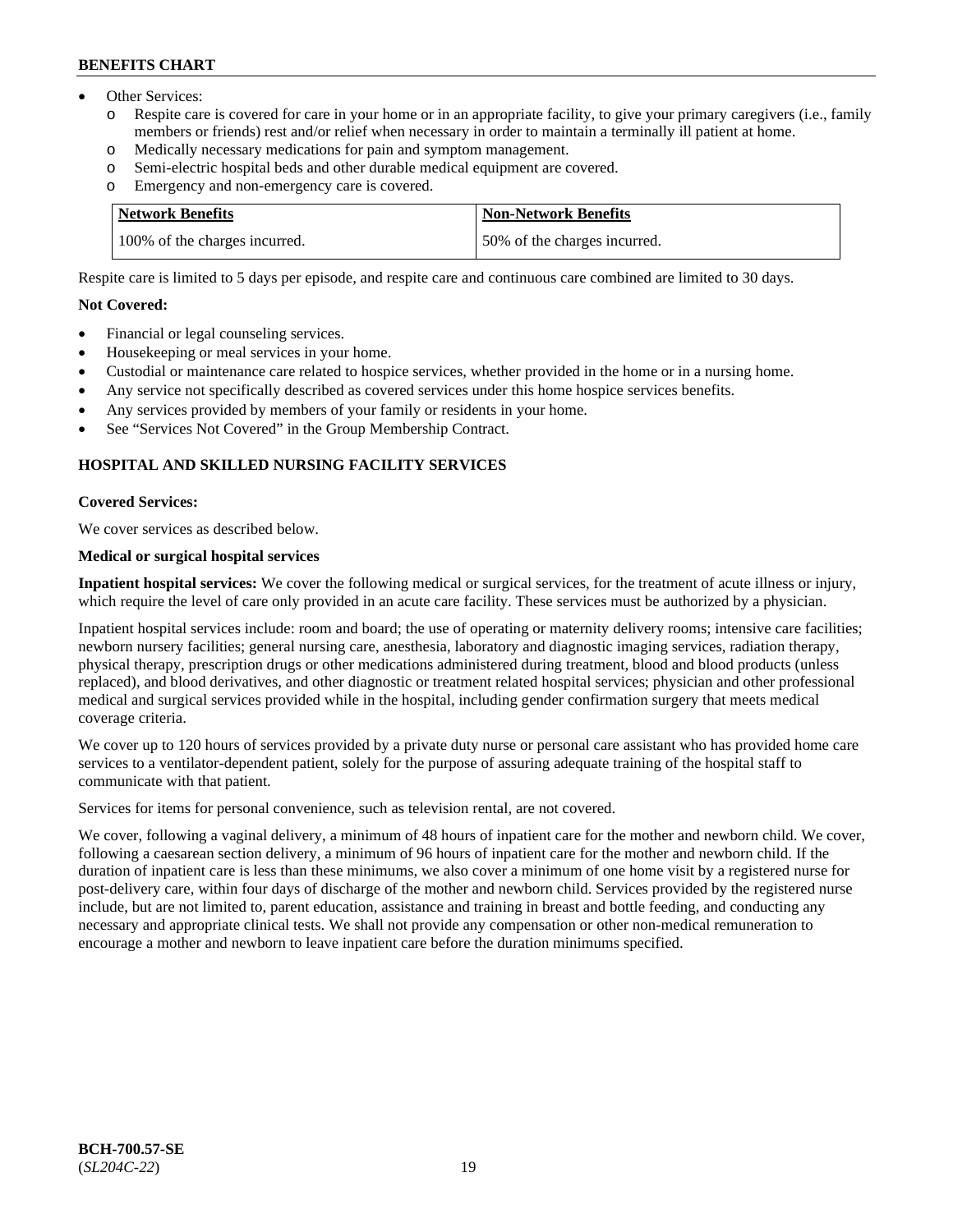Group health plans and health insurance issuers generally may not, under Federal law, restrict benefits for any hospital length of stay in connection with childbirth for the mother of newborn child to less than 48 hours following a vaginal delivery, or less than 96 hours following a caesarean section. However, Federal law generally does not prohibit the mother's or newborn's attending provider, after consulting with the mother, from discharging the mother or her newborn earlier than 48 hours (or 96 hours as applicable). In any case plans and issuers may not, under Federal law, require that a provider obtain authorization from the plan or the insurance issuer for prescribing a length of stay not in excess of 48 hours (or 96 hours).

| Network Benefits              | <b>Non-Network Benefits</b>  |
|-------------------------------|------------------------------|
| 100% of the charges incurred. | 50% of the charges incurred. |

Each member's admission or confinement, including that of a newborn child, is separate and distinct from the admission or confinement of any other member.

**Outpatient hospital, ambulatory care or surgical facility services:** We cover the following medical and surgical services, for diagnosis or treatment of illness or injury on an outpatient basis. These services must be authorized by a physician.

Outpatient services include: use of operating rooms, maternity delivery rooms or other outpatient departments, rooms or facilities; and the following outpatient services: general nursing care, anesthesia, laboratory and diagnostic imaging services, radiation therapy, physical therapy, drugs administered during treatment, blood and blood products (unless replaced), and blood derivatives, and other diagnostic or treatment related outpatient services; physician and other professional medical and surgical services provided while an outpatient, including gender confirmation surgery that meets medical coverage criteria.

For Network Benefits, non-emergent, scheduled outpatient Magnetic Resonance Imaging (MRI) and Computed Tomography (CT) must be provided at a designated facility. Your physician and facility will obtain or verify authorization for these services with HealthPartners, as needed.

To see the benefit level for diagnostic imaging services, laboratory services and physical therapy, see benefits under Diagnostic Imaging Services, Laboratory Services and Physical Therapy in this Benefits Chart.

| <b>Network Benefits</b>       | <b>Non-Network Benefits</b>   |
|-------------------------------|-------------------------------|
| 100% of the charges incurred. | 150% of the charges incurred. |

### **Skilled nursing facility care**

We cover room and board, daily skilled nursing and related ancillary services for post-acute treatment and rehabilitative care of illness or injury that meets medical coverage criteria.

| Network Benefits                              | <b>Non-Network Benefits</b>                   |
|-----------------------------------------------|-----------------------------------------------|
| 100\% of the charges incurred.                | 50% of the charges incurred.                  |
| Limited to 120 day maximum per calendar year. | Limited to 120 day maximum per calendar year. |

Each day of services provided under the Network Benefits and Non-Network Benefits combined, counts toward the maximums shown above.

### **Not Covered:**

- Services for items for personal convenience, such as television rental.
- See "Services Not Covered" in the Group Membership Contract.

### **INFERTILITY DIAGNOSIS**

#### **Covered Services:**

We cover the diagnosis of infertility. These services include diagnostic procedures and tests provided in connection with an infertility evaluation, office visits and consultations to diagnose infertility.

| Network Benefits              | <b>Non-Network Benefits</b> |
|-------------------------------|-----------------------------|
| 100% of the charges incurred. | See Network Benefits.       |

Coverage is limited to office visits and consultations to diagnose infertility. Treatment is not covered.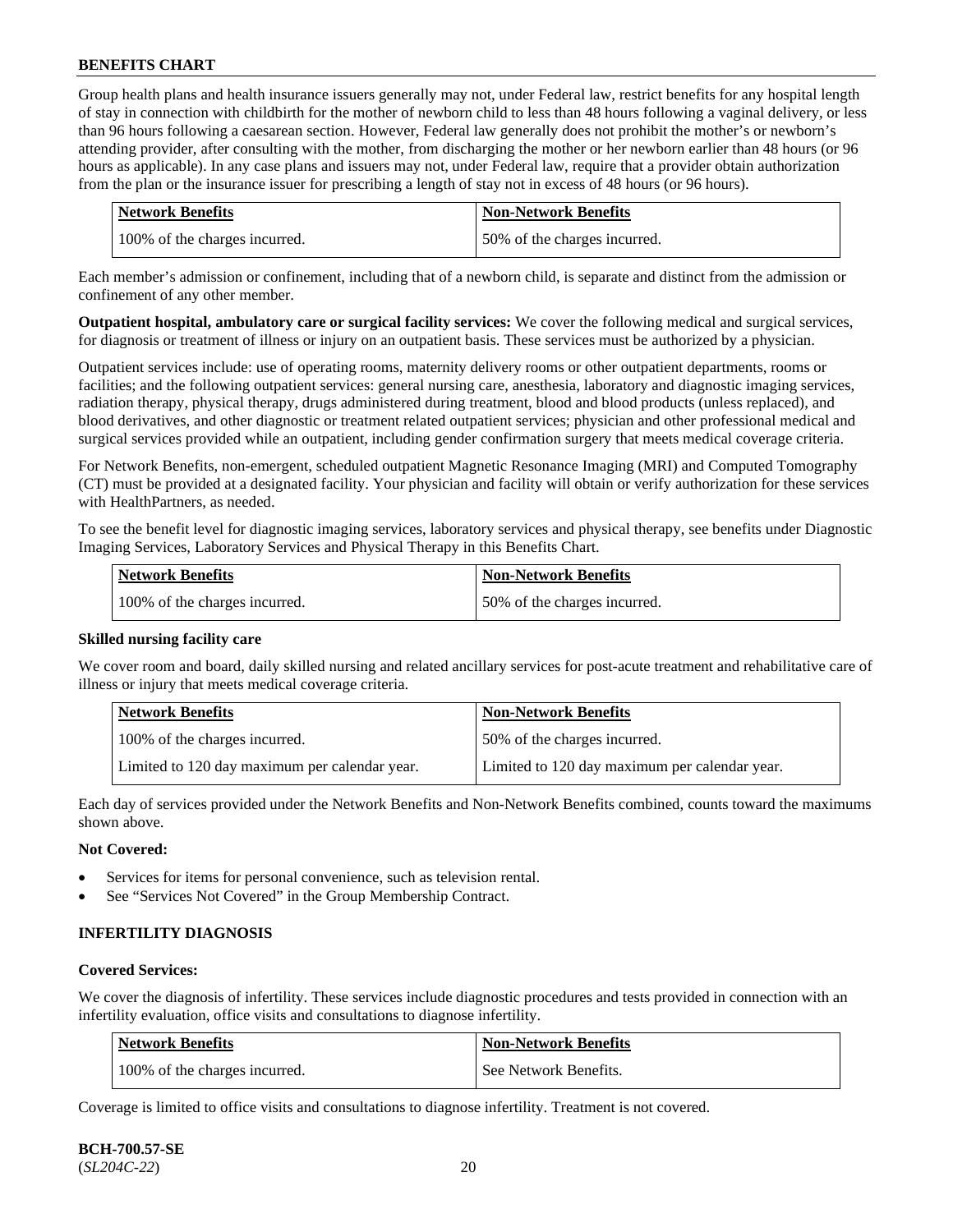### **Not Covered:**

- Infertility/fertility treatment, including but not limited to, office visits, laboratory services and diagnostic imaging services and fertility drugs; reversal of sterilization; and sperm, ova or embryo acquisition, retrieval or storage; however, we do cover office visits and consultations to diagnose infertility.
- Services related to the establishment of surrogate pregnancy and fees for a surrogate. However, pregnancy and maternity services are covered for a member under this Benefits Chart, including a surrogate pregnancy.
- See "Services Not Covered" in the Group Membership Contract.

## **LABORATORY SERVICES**

### **Covered Services:**

We cover laboratory tests when ordered by a provider and provided in a clinic or outpatient hospital facility.

To see the benefit level for inpatient hospital or skilled nursing facility services, see benefits under Inpatient Hospital and Skilled Nursing Facility Services in this Benefits Chart.

**Prostate-specific antigen (PSA) testing.** We cover prostate cancer screening for men 40 years of age or over who are symptomatic or in a high-risk category and for all men 50 years of age or older.

| Network Benefits              | Non-Network Benefits         |
|-------------------------------|------------------------------|
| 100% of the charges incurred. | 50% of the charges incurred. |

#### **All other laboratory services**

#### **Services for illness or injury**

| Network Benefits              | <b>Non-Network Benefits</b>  |
|-------------------------------|------------------------------|
| 100% of the charges incurred. | 50% of the charges incurred. |

#### **Preventive services**

Laboratory services associated with preventive services are covered at the benefit level shown in the "Preventive Services" section of this Benefits Chart.

### **Not Covered:**

See "Services Not Covered" in the Group Membership Contract.

### **LYME DISEASE SERVICES**

#### **Covered Services:**

We cover services for the treatment of Lyme disease.

| <b>Network Benefits</b>                                | <b>Non-Network Benefits</b>                                  |
|--------------------------------------------------------|--------------------------------------------------------------|
| Coverage level is same as corresponding Network        | Coverage level is same as corresponding Non-Network          |
| Benefit, depending on type of service provided such as | Benefit, depending on type of service provided, such as      |
| Office Visits for Illness or Injury, Inpatient or      | Office Visits for Illness or Injury, Inpatient or Outpatient |
| <b>Outpatient Hospital Services.</b>                   | <b>Hospital Services.</b>                                    |

#### **Not Covered:**

See "Services Not Covered" in the Group Membership Contract.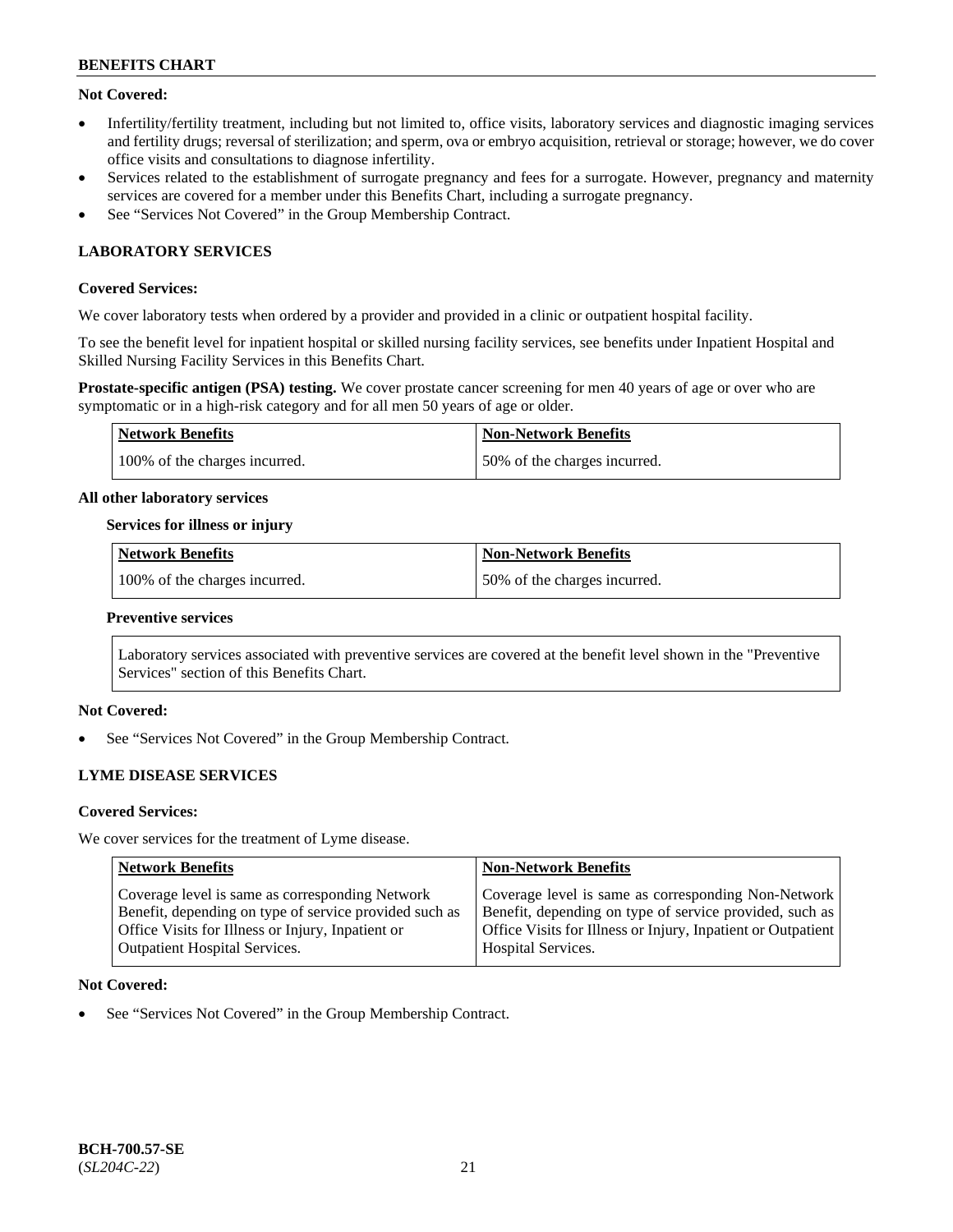## **MASTECTOMY RECONSTRUCTION BENEFIT**

### **Covered Services:**

We cover reconstruction of the breast on which the mastectomy has been performed; surgery and reconstruction of the other breast to produce symmetrical appearance, and prostheses and physical complications of all stages of mastectomy, including lymphedemas.

| <b>Network Benefits</b>                                 | <b>Non-Network Benefits</b>                             |
|---------------------------------------------------------|---------------------------------------------------------|
| Coverage level is same as corresponding Network         | Coverage level is same as corresponding Non-Network     |
| Benefit, depending on type of service provided, such as | Benefit, depending on type of service provided, such as |
| Office Visits for Illness or Injury, Inpatient or       | Office Visits for Illness or Injury, Inpatient or       |
| <b>Outpatient Hospital Services.</b>                    | <b>Outpatient Hospital Services.</b>                    |

### **Not Covered:**

See "Services Not Covered" in the Group Membership Contract.

## **MEDICATION THERAPY DISEASE MANAGEMENT PROGRAM**

### **Covered Services:**

If you meet our criteria for coverage, you may qualify for our Medication Therapy Disease Management Program.

The program covers consultations with a designated pharmacist.

Covered services are based on established medical policies, which are subject to periodic review and modification by the medical directors. These medical policies (medical coverage criteria) are available online at [healthpartners.com](https://www.healthpartners.com/hp/index.html) or by calling Member Services.

| Network Benefits                                            | <b>Non-Network Benefits</b> |
|-------------------------------------------------------------|-----------------------------|
| 100% of the charges incurred.<br>Deductible does not apply. | No Coverage.                |

### **Not Covered:**

See "Services Not Covered" in the Group Membership Contract.

## **OFFICE VISITS FOR ILLNESS OR INJURY**

### **Covered Services:**

We cover the following when medically necessary: professional medical and surgical services and related supplies, including biofeedback, of physicians and other health care providers; blood and blood products (unless replaced) and blood derivatives.

We cover diagnosis and treatment of illness or injury to the eyes. Where contact or eyeglass lenses are prescribed as medically necessary for the post-operative treatment of cataracts or for the treatment of aphakia, acute or chronic corneal pathology, or keratoconous, we cover the initial evaluation, lenses and fitting. Members must pay for lens replacement beyond the initial pair.

We also provide coverage for the initial physical evaluation of a child if it is ordered by a Minnesota juvenile court.

Services received via video, e-visit or telephone are covered under the "Telehealth/Telemedicine Services" section.

### **Office Visits**

| Network Benefits              | <b>Non-Network Benefits</b>  |
|-------------------------------|------------------------------|
| 100% of the charges incurred. | 50% of the charges incurred. |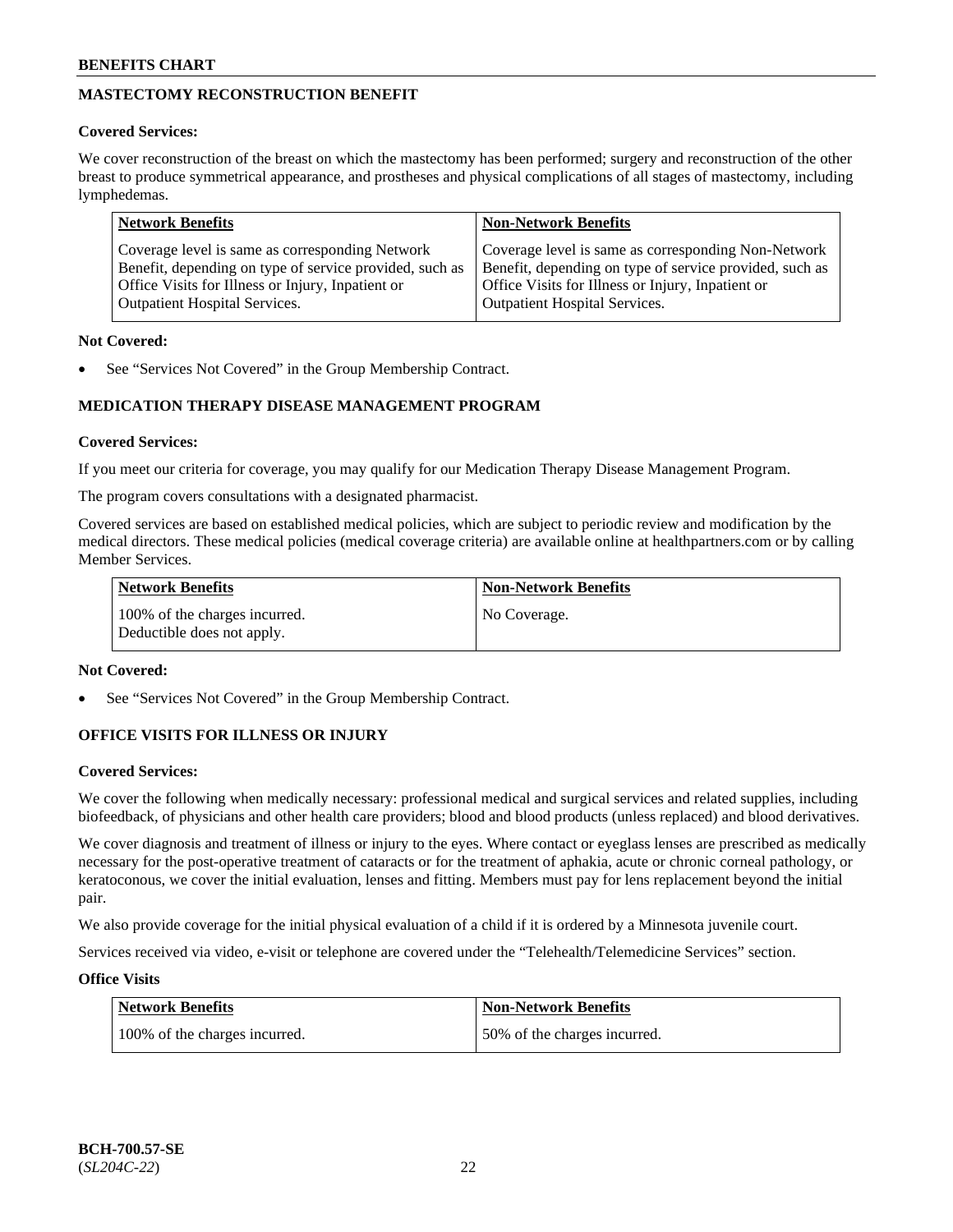#### **Convenience clinics**

| <b>Network Benefits</b>       | <b>Non-Network Benefits</b>  |
|-------------------------------|------------------------------|
| 100% of the charges incurred. | 50% of the charges incurred. |

#### **Injections administered in a physician's office, other than immunizations**

## **Allergy injections**

| Network Benefits              | <b>Non-Network Benefits</b>  |
|-------------------------------|------------------------------|
| 100% of the charges incurred. | 50% of the charges incurred. |

#### **All other injections**

| Network Benefits              | <b>Non-Network Benefits</b>  |
|-------------------------------|------------------------------|
| 100% of the charges incurred. | 50% of the charges incurred. |

#### **Not Covered:**

- Court ordered treatment, except as described in this Benefits Chart under "Mental Health Services" and "Office Visits for Illness or Injury" or as otherwise required by law.
- See "Services Not Covered" in the Group Membership Contract.

### **PEDIATRIC AUTOIMMUNE NEUROPSYCHIATRIC DISORDERS ASSOCIATED WITH STREPTOCOCCAL INFECTIONS (PANDAS) AND PEDIATRIC ACUTE-ONSET NEUROPSYCHIATRIC SYNDROME (PANS) TREATMENT**

## **Definitions:**

**Pediatric acute-onset neuropsychiatric syndrome.** This means a class of acute-onset obsessive compulsive or tic disorders or other behavioral changes presenting in children and adolescents that are not otherwise explained by another known neurologic or medical disorder.

**Pediatric autoimmune neuropsychiatric disorders associated with streptococcal infections.** This means a condition in which a streptococcal infection in a child or adolescent causes the abrupt onset of clinically significant obsessions, compulsions, tics, or other neuropsychiatric symptoms or behavioral changes, or a relapsing and remitting course of symptom severity.

### **Covered Services:**

We cover treatment for pediatric autoimmune neuropsychiatric disorders associated with streptococcal infections (PANDAS) and for treatment for pediatric acute-onset neuropsychiatric syndrome (PANS). Treatments that must be covered under this section must be recommended by the member's licensed health care professional and include but are not limited to antibiotics, medication and behavioral therapies to manage neuropsychiatric symptoms, plasma exchange, and immunoglobulin.

| <b>Network Benefits</b>                                 | <b>Non-Network Benefits</b>                             |
|---------------------------------------------------------|---------------------------------------------------------|
| Coverage level is same as corresponding Network         | Coverage level is same as corresponding Non-Network     |
| Benefit, depending on type of service provided, such as | Benefit, depending on type of service provided, such as |
| Office Visits for Illness or Injury, Inpatient or       | Office Visits for Illness or Injury, Inpatient or       |
| <b>Outpatient Hospital Services.</b>                    | Outpatient Hospital Services.                           |

### **Not Covered:**

See "Services Not Covered" in the Group Membership Contract.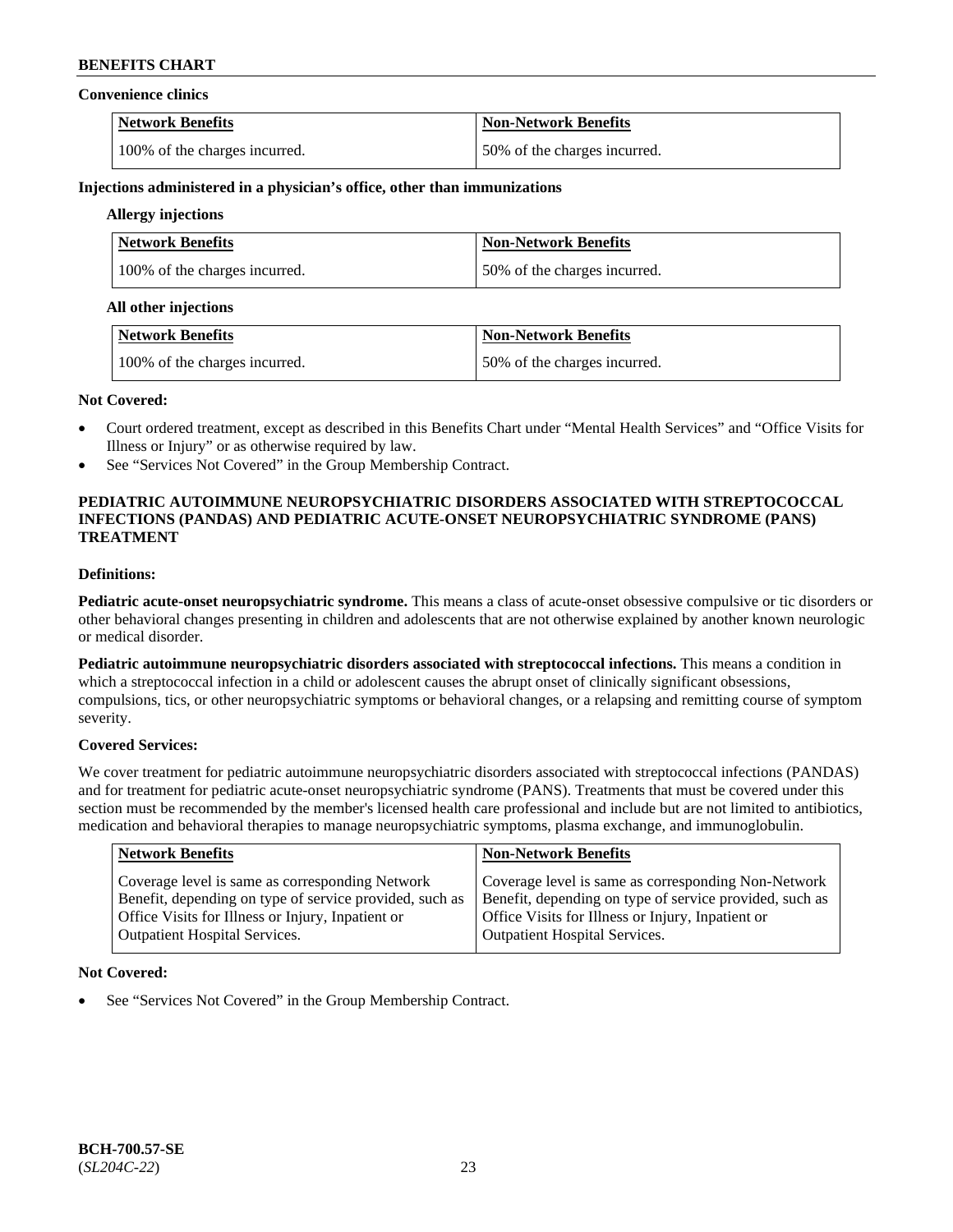## **PEDIATRIC EYEWEAR**

### **Covered Services:**

We cover pediatric eyewear for children.

Routine eye exams are covered under the "Preventive Services" section.

| <b>Network Benefits</b>       | <b>Non-Network Benefits</b> |
|-------------------------------|-----------------------------|
| 100% of the charges incurred. | No Coverage.                |

### **Limitations:**

- Coverage under this provision will continue until the end of the month in which the child turns age 19.
- Limited to one of the following per calendar year:
	- o one pair of eyeglasses including one set of prescription lenses, frames from our designated eyewear collection, and antiscratch coating; or
		- o one pair of non-disposable contact lenses; or
		- o a one-year supply of disposable contact lenses
- Contact lens fittings are limited to two per calendar year.

## **Not Covered:**

- Frames that are not included in our designated eyewear collection. However, one pair of lenses will be covered if a member chooses frames outside the designated eyewear collection.
- More than one pair of lenses or frames or non-disposable contacts per calendar year, regardless of the reason. This includes replacement of eyeglasses or contact lenses due to loss, breakage, theft, or change in prescription.
- Safety glasses or goggles for sports or vocational reasons.
- Upgrades including, but not limited to, UV protection and no-line multifocal lenses.
- See "Services Not Covered" in the Group Membership Contract.

## **PHYSICAL THERAPY, OCCUPATIONAL THERAPY AND SPEECH THERAPY**

### **Covered Services:**

We cover the following physical therapy, occupational therapy and speech therapy services:

- rehabilitative care to correct the effects of illness or injury;
- habilitative care rendered for congenital, developmental or medical conditions which have significantly limited the successful initiation of normal speech and normal motor development.

Massage therapy which is performed in conjunction with other treatment/modalities by a physical occupational therapist, is part of a prescribed treatment plan and is not billed separately is covered.

We cover services provided in a clinic. We also cover physical therapy provided in an outpatient hospital facility. To see the benefit level for inpatient hospital or skilled nursing facility services, see benefits under Inpatient Hospital and Skilled Nursing Facility Services.

### **Rehabilitative care**

| <b>Network Benefits</b>       | <b>Non-Network Benefits</b>                                                               |
|-------------------------------|-------------------------------------------------------------------------------------------|
| 100% of the charges incurred. | 50% of the charges incurred.                                                              |
|                               | Physical and Occupational Therapy combined are<br>limited to 20 visits per calendar year. |
|                               | Speech Therapy is limited to 20 visits per calendar year.                                 |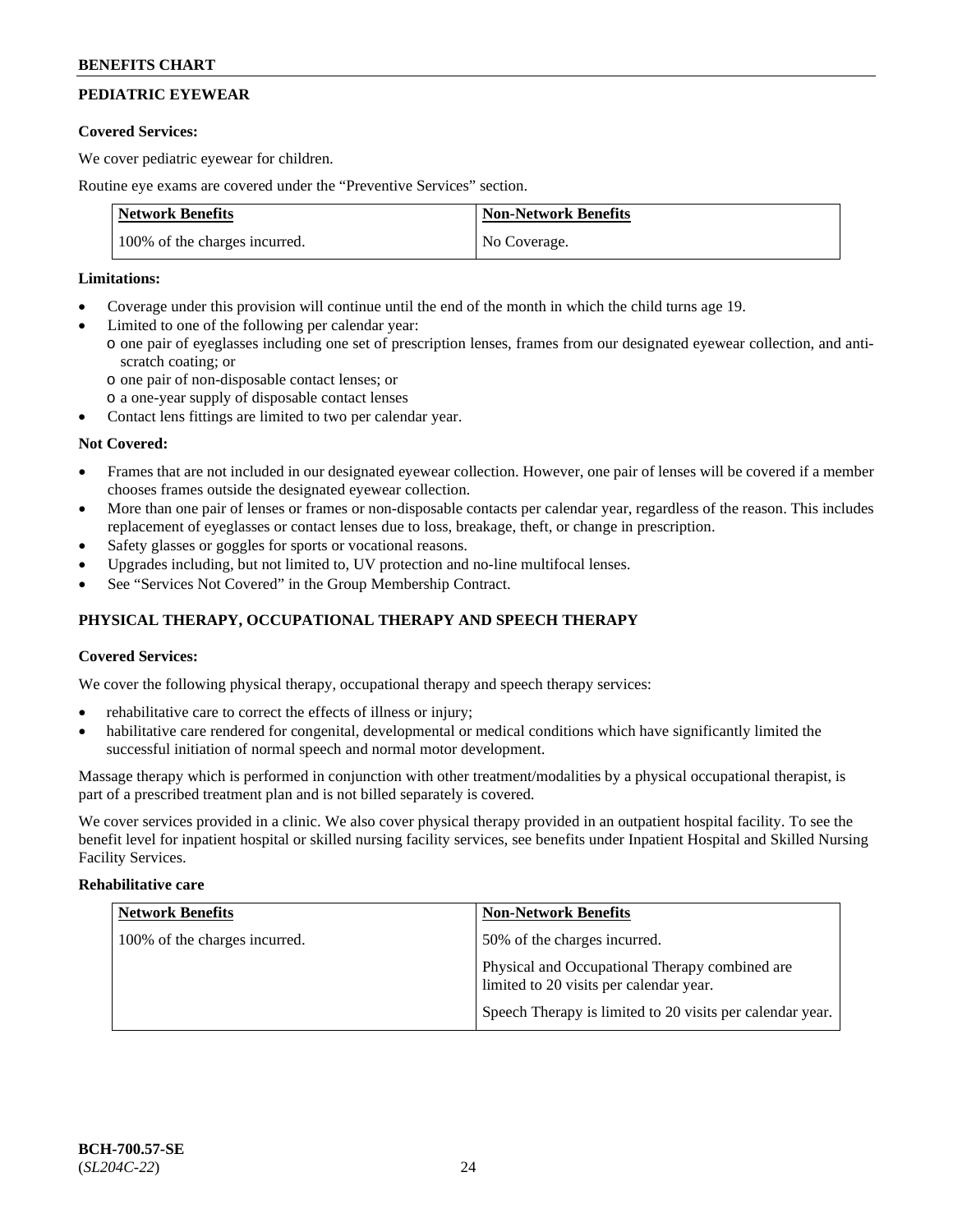### **Habilitative care**

| <b>Network Benefits</b>       | <b>Non-Network Benefits</b>                                                                       |
|-------------------------------|---------------------------------------------------------------------------------------------------|
| 100% of the charges incurred. | 50% of the charges incurred.                                                                      |
|                               | Physical, Occupational and Speech Therapy combined<br>are limited to 20 visits per calendar year. |

#### **Not Covered:**

- Massage therapy for the purpose of comfort or convenience of the member.
- See "Services Not Covered" in the Group Membership Contract.

## **PORT WINE STAIN REMOVAL SERVICES**

#### **Covered Services:**

We cover port wine stain removal services.

| <b>Network Benefits</b>                                | <b>Non-Network Benefits</b>                                  |
|--------------------------------------------------------|--------------------------------------------------------------|
| Coverage level is same as corresponding Network        | Coverage level is same as corresponding Non-Network          |
| Benefit, depending on type of service provided such as | Benefit, depending on type of service provided, such as      |
| Office Visits for Illness or Injury, Inpatient or      | Office Visits for Illness or Injury, Inpatient or Outpatient |
| <b>Outpatient Hospital Services.</b>                   | Hospital Services.                                           |

### **Not Covered:**

See "Services Not Covered" in the Group Membership Contract.

## **PRE-DIABETES DISEASE MANAGEMENT PROGRAM**

### **Covered Services:**

If you meet our criteria for coverage, you may qualify for the Pre-diabetes Disease Management Program through Omada Health. The program covers group health coaching which focuses on weight loss, exercise, behavior modification and health education at select locations determined by the plan.

| <b>Network Benefits</b>                                     | <b>Non-Network Benefits</b> |
|-------------------------------------------------------------|-----------------------------|
| 100% of the charges incurred.<br>Deductible does not apply. | Not applicable.             |

### **Not Covered:**

See "Services Not Covered" in the Group Membership Contract.

## **PRESCRIPTION DRUG SERVICES**

### **Covered Services:**

We cover prescription drugs and medications that can be self-administered or are administered in a physician's office. We cover off-label use of formulary drugs to treat cancer if the drug is recognized for the treatment of cancer in any authoritative compendia used by the Medicare program.

We cover orally administered anticancer drugs at the applicable benefit level under outpatient drugs below. We are in compliance with Minnesota Statute 62A.3075 because we do not cover orally administered anticancer drugs under our specialty drug benefit.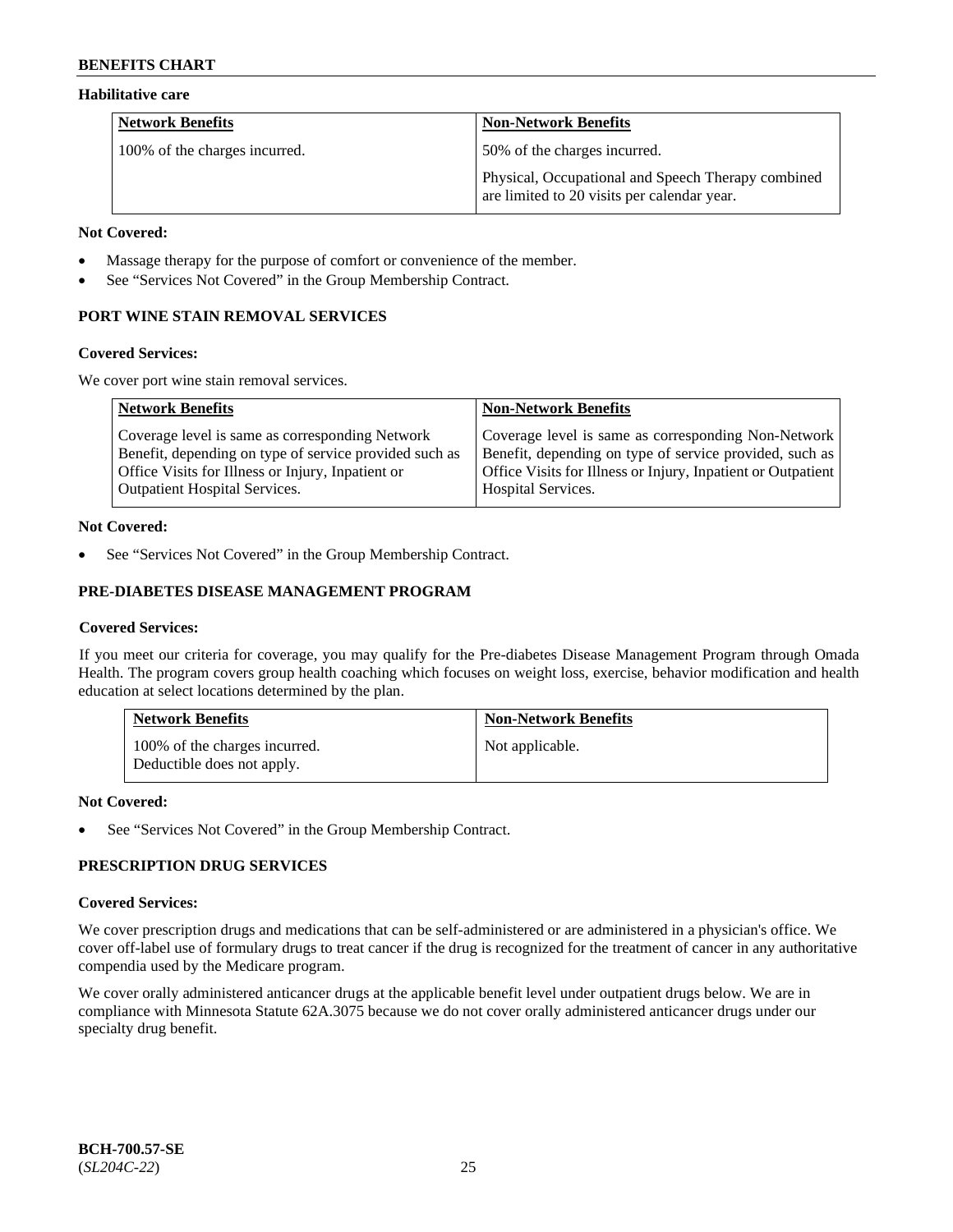We will refill a prescription for eye drops covered under this Benefits Chart if the member requests a refill and original prescription specified that additional quantities would be needed, providing the refill request does not exceed the quantities needed, and the following conditions are met:

- If the member requests a 30-day refill supply, the request must be made between 21 and 30 days of the later of (a) the original date that the prescription was distributed to the member or (b) the date that the most recent refill was distributed to the member; or
- If the member requests a 90-day refill supply, the request must be made between 75 and 90 days of the later of (a) the original date that the prescription was distributed to the member or (b) the date that the most recent refill was distributed to the member.

A licensed pharmacist may prescribe and dispense self-administered hormonal contraceptives, nicotine replacement medications, and opiate antagonists for the treatment of an acute opiate overdose in accordance with section 151.37, subdivision 14, 15, or 16, under the same terms of coverage that would apply had the prescription drug been prescribed by a licensed physician, physician assistant, or advanced practice nurse practitioner. If the plan excludes coverage for selfadministered hormonal contraceptives, they will not be covered under this provision.

#### **For Network Benefits, drugs and medications must be part of the formulary and obtained at a Network Pharmacy.**

#### **For Non-Network Benefits, drugs and medications must be part of the formulary.**

**See the Formulary definition for information on the Formulary Exception Process available to you.**

**If a member copayment is required, you must pay one member copayment for each 31-day supply, or portion thereof, unless otherwise indicated below.**

#### **Outpatient drugs (except as specified below)**

#### **Drugs on the Preventive Drug List**

| <b>Network Benefits</b>                                                                                                                            | <b>Non-Network Benefits</b>  |
|----------------------------------------------------------------------------------------------------------------------------------------------------|------------------------------|
| Generic formulary drugs from the Preventive Drug List<br>are covered at 100% of the charges incurred.                                              | 50% of the charges incurred. |
| Brand name formulary drugs from the Preventive Drug<br>List are covered at 100% of the charges incurred,<br>subject to a member copayment of \$60. |                              |
| In no event will your cost for a formulary insulin drug<br>exceed \$25.                                                                            |                              |
| Deductible does not apply.                                                                                                                         |                              |

#### **All other drugs**

| <b>Network Benefits</b>                                                   | <b>Non-Network Benefits</b>  |
|---------------------------------------------------------------------------|------------------------------|
| All other formulary drugs are covered at 100% of the<br>charges incurred. | 50% of the charges incurred. |
| Deductible applies.                                                       |                              |

**Cost-Sharing Limits for Insulin:** We are required to limit your cost-sharing on prescription insulin to no more than the net price of the prescription insulin drug. This requirement applies at the point of sale, including deductible payments and the costsharing amounts charged once the deductible is met.

**Cost-sharing.** This means a deductible payment, copayment, or coinsurance amount that you must pay for covered prescription insulin in accordance with the terms and conditions of this health plan.

**Net price.** This means our cost for prescription insulin, including any rebates or discounts received by or accrued directly or indirectly to us from a drug manufacturer or pharmacy benefit manager.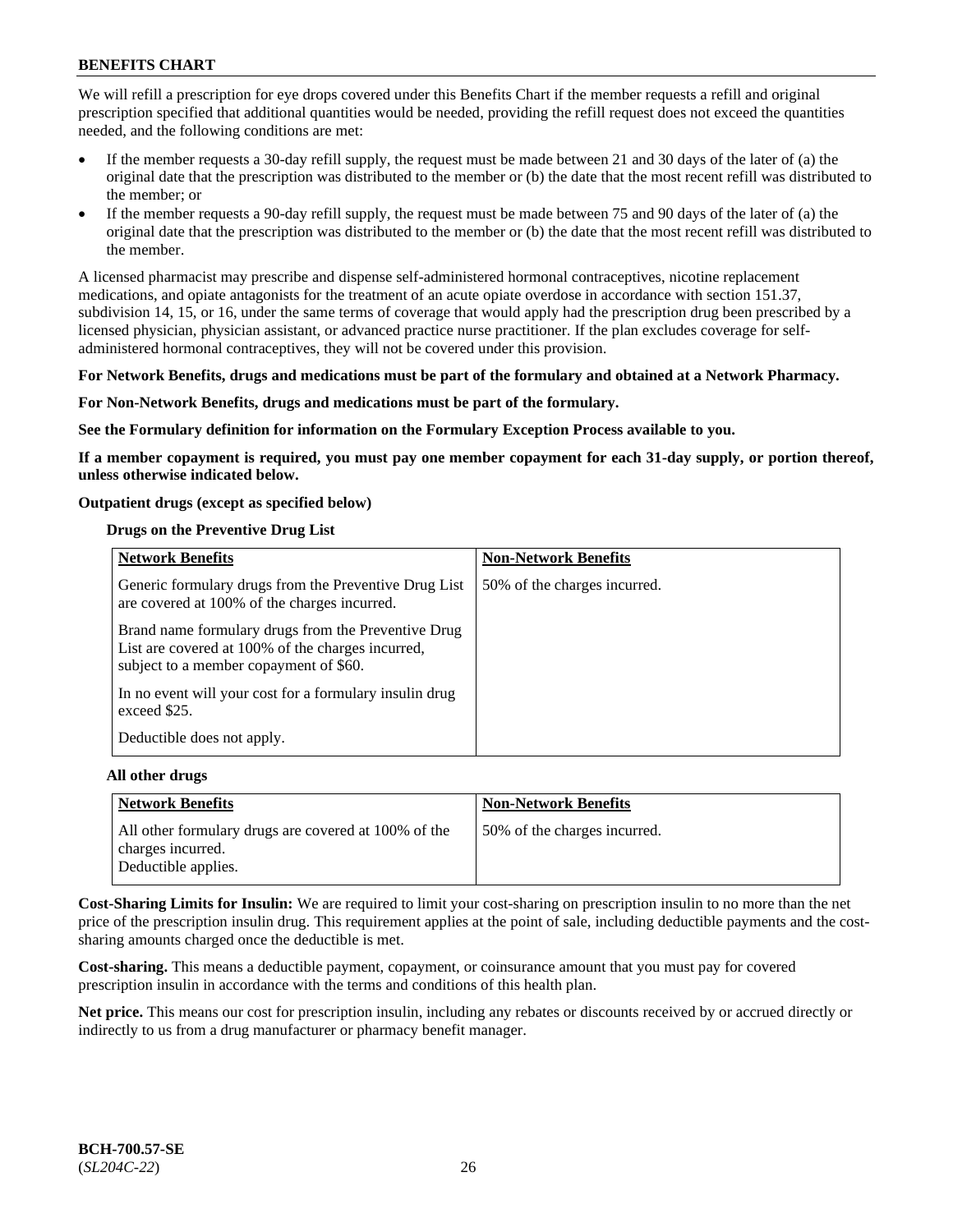## **Mail order drugs**

| <b>Network Benefits</b>                                                                                                                                                                   | <b>Non-Network Benefits</b>                                                                                                |
|-------------------------------------------------------------------------------------------------------------------------------------------------------------------------------------------|----------------------------------------------------------------------------------------------------------------------------|
| For your convenience, you may also get up to a 93-day<br>supply of outpatient formulary prescription drugs that<br>can be self-administered through the designated mail<br>order service. | See Network Mail Order Drugs benefit.<br>Mail order drugs are only available through the<br>designated mail order service. |
| Specialty Drugs are not available through the mail order<br>service.                                                                                                                      |                                                                                                                            |

## **Specialty Drugs that are self-administered**

| <b>Network Benefits</b>                                                                                                                    | <b>Non-Network Benefits</b> |
|--------------------------------------------------------------------------------------------------------------------------------------------|-----------------------------|
| 100% of the charges incurred.                                                                                                              | No Coverage.                |
| For Network Benefits, specialty drugs are limited to<br>drugs on the specialty drug list and must be obtained<br>from a designated vendor. |                             |

## **Drugs for the treatment of growth deficiency**

| <b>Network Benefits</b>                                                                                                                            | <b>Non-Network Benefits</b>  |
|----------------------------------------------------------------------------------------------------------------------------------------------------|------------------------------|
| 100% of the charges incurred.                                                                                                                      | 50% of the charges incurred. |
| For Network Benefits, growth deficiency drugs are<br>limited to drugs on the specialty drug list and must be<br>obtained from a designated vendor. |                              |

### **Tobacco cessation drugs are covered for all FDA – approved tobacco cessation drugs for a minimum of 90 days**

| <b>Network Benefits</b>                                     | <b>Non-Network Benefits</b>  |
|-------------------------------------------------------------|------------------------------|
| 100% of the charges incurred.<br>Deductible does not apply. | 50% of the charges incurred. |

## **Contraceptive drugs**

| <b>Network Benefits</b>                                                                                                                                        | <b>Non-Network Benefits</b>  |
|----------------------------------------------------------------------------------------------------------------------------------------------------------------|------------------------------|
| 100% of the charges incurred for formulary drugs.<br>Deductible does not apply.                                                                                | 50% of the charges incurred. |
| If a physician requests that a non-formulary<br>contraceptive drug be dispensed as written the drug will<br>be covered at 100%, not subject to the deductible. |                              |

**ACA preventive medications.** We cover preventive medications currently recommended by USPSTF with an A or B rating if they are prescribed by your medical provider and they are listed on our Commercial ACA Preventive Drug List. Preventive medications are subject to periodic review and modification. Changes would be effective in accordance with the federal rules and reflected in our current medical coverage criteria for preventive care services.

| Network Benefits                                            | <b>Non-Network Benefits</b>  |
|-------------------------------------------------------------|------------------------------|
| 100% of the charges incurred.<br>Deductible does not apply. | 50% of the charges incurred. |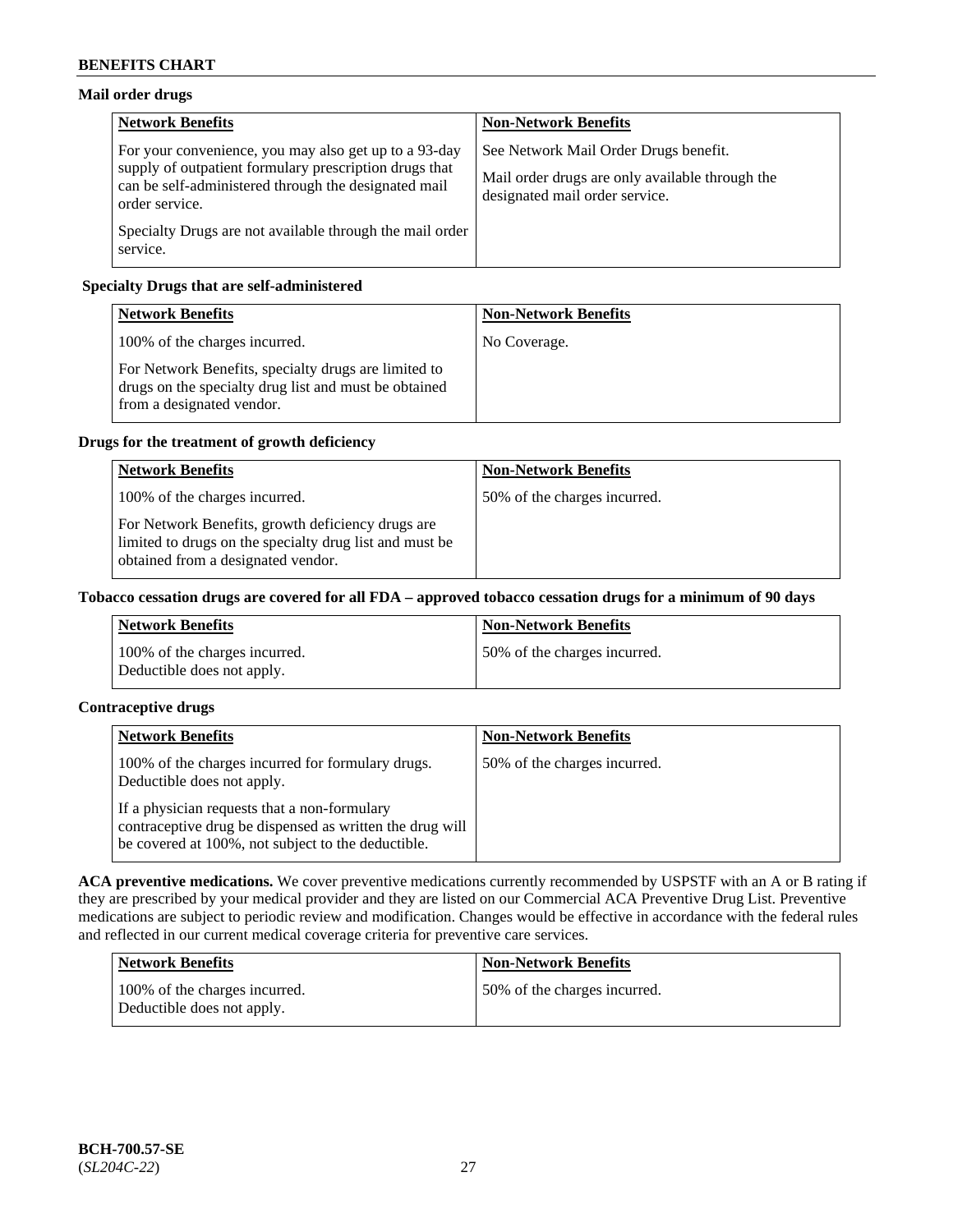### **Limitations:**

- Certain drugs may require prior authorization as indicated on the formulary. HealthPartners may require prior authorization for the drug and also the site where the drug will be provided. Certain drugs are subject to our utilization review process and quantity limits, as indicated on our formulary.
- Certain non-formulary drugs require prior authorization. In addition, certain drugs may be subject to any quantity limits applied as part of our trial program. The trial drug program applies to new prescriptions for certain drugs which have high toxicity, low tolerance, high costs and/or high potential for waste. Trial drugs are indicated on the formulary and/or the Specialty Drug List. Your first fill of a trial drug may be limited to less than a month supply. If the drug is well tolerated and effective, you will receive the remainder of your first month supply.
- If a member requests a brand name drug when there is a generic equivalent, the brand name drug will be covered up to the charge that would apply to the generic drug, minus any required copayment. If a physician requests that a brand name drug be dispensed as written, and we determine the brand name drug is medically necessary, the drug will be paid at the Outpatient Drugs benefit.
- We may require members to try over-the-counter (OTC) drug alternatives before approving more costly formulary prescription drugs.
- Unless otherwise specified in the "Prescription Drug Services" section, you may receive up to a 31-day supply per prescription.
- A 93-day supply will be covered and dispensed only at pharmacies that participate in our extended day supply program
- New prescriptions to treat certain chronic conditions are limited to a 31-day supply.
- No more than a 31-day supply of Specialty Drugs will be covered and dispensed at a time, unless it's a manufacturer supplied drug that cannot be split that supplies the member with more than a 31-day supply.
- The member copayment for a drug will not exceed the cost of the drug.

## **Not Covered:**

- Replacement of prescription drugs, medications, equipment and supplies due to loss, damage or theft.
- Nonprescription (over the counter) drugs or medications, including, but not limited to, vitamins, supplements, homeopathic remedies, and non-FDA approved drugs unless listed on the formulary and prescribed by a physician or legally authorized health care provider under applicable state and federal law. We cover off-label use of drugs to treat cancer as specified in the "Prescription Drug Services" section of this Benefits Chart. This exclusion does not include over-the-counter contraceptives for women as allowed under the Affordable Care Act when the member obtains a prescription for the item. In addition, if the member obtains a prescription, this exclusion does not include aspirin to prevent cardiovascular disease for men and women of certain ages; folic acid supplements for women who may become pregnant; fluoride chemoprevention supplements for children without fluoride in their water source; and iron supplements for children ages 6-12 months who are at risk of anemia.
- Drugs on the Excluded Drug List. The Excluded Drug List includes select drugs within a therapy class that are not eligible for coverage. This includes drugs that may be excluded for certain indications. However, you may request coverage for a drug on the Excluded Drug List by requesting an exception to the formulary under the formulary exception process described in the definition of formulary in this Benefits Chart. The Excluded Drug List is available at [healthpartners.com](http://www.healthpartners.com/)
- Drugs that are newly approved by the FDA until they are reviewed and approved by HealthPartners Pharmacy and Therapeutics Committee. However, you may request coverage for a drug that is newly approved by the FDA by requesting an exception to the formulary under the formulary exception process described in the definition of formulary in the Benefits Chart.
- All drugs used for sexual dysfunction.
- Fertilty drugs.
- Medical cannabis.
- Medical devices approved by the FDA will not be covered under the "Prescription Drug Services" section unless they are on our formulary. Covered medical devices are generally submitted and reimbursed under your medical benefits.
- See "Services Not Covered" in the Group Membership Contract.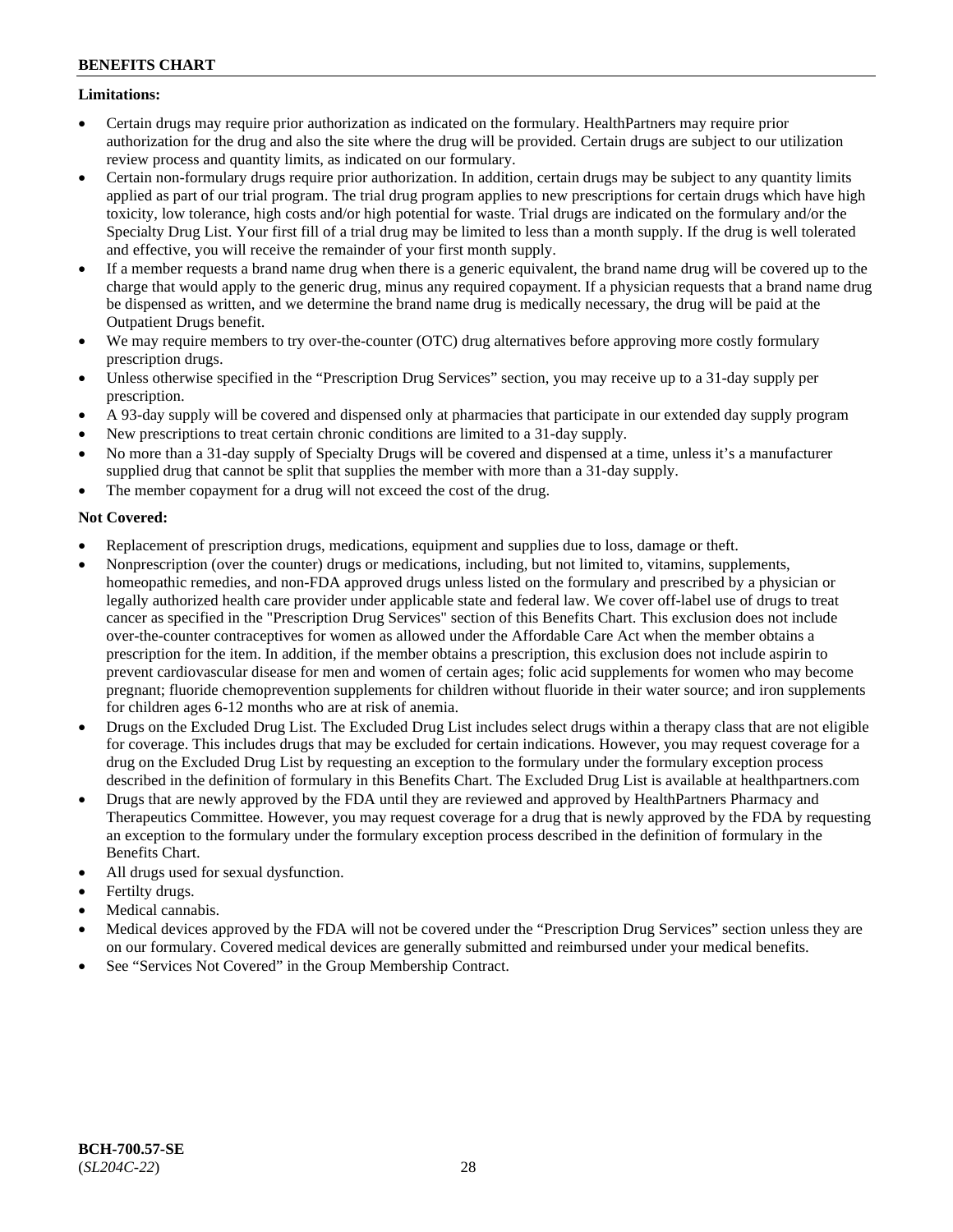## **PREVENTIVE SERVICES**

### **Applicable Definitions:**

**Routine Preventive Services** are routine healthcare services that include screenings, check-ups and counseling to prevent illness, disease or other health problems before symptoms occur.

**Diagnostic Services** are services to help a provider understand your symptoms, diagnose illness and decide what treatment may be needed. They may be the same services that are listed as preventive services, but they are being used as diagnostic services. Your provider will determine if these services are preventive or diagnostic. These services are not preventive if received as part of a visit to diagnose, manage or maintain an acute or chronic medical condition, illness or injury. When that occurs, unless otherwise indicated below, standard deductibles, copayments or coinsurance apply.

## **Covered Services:**

We cover preventive services that meet any of the requirements under the Affordable Care Act (ACA) shown in the bulleted items below. These preventive services are covered at 100% under the network benefits with no deductible, copayments or coinsurance. (If a preventive service is not required by the ACA and it is covered at a lower benefit level or if a group qualifies for an exemption or accommodation for certain benefits under the ACA, it will be specified below). Preventive benefits mandated under the ACA are subject to periodic review and modification. Changes would be effective in accordance with the federal rules. Preventive services mandated by the ACA include:

- Evidence-based items or services that have in effect a rating of A or B in the current recommendations of the United States Preventive Services Task Force with respect to the individual;
- Immunizations for routine use in children, adolescents, and adults that have in effect a recommendation from the Advisory Committee on Immunization Practices of the Centers for Disease Control and Prevention with respect to the individual;
- With respect to infants, children, and adolescents, evidence-informed preventive care and screenings provided for in comprehensive guidelines supported by the Health Resources and Services Administration; and
- With respect to women, preventive care and screenings provided for in comprehensive guidelines supported by the Health Resources and Services Administration.

Covered services are based on established medical policies, which are subject to periodic review and modification by the medical or dental directors. These medical policies (medical coverage criteria) are available by calling Member Services, or logging on to your "*my*HealthPartners" account at [healthpartners.com.](http://www.healthpartners.com/)

A complete list of preventive care services recommended under the U.S. Preventive Task Force (USPSTF) is available online at [uspreventiveservicestaskforce.org/Page/Name/uspstf-a-and-b-recommendations.](https://www.uspreventiveservicestaskforce.org/Page/Name/uspstf-a-and-b-recommendations-by-date/)

HHS: [healthcare.gov/coverage/preventive-care-benefits](https://www.healthcare.gov/coverage/preventive-care-benefits/)

CDC: [cdc.gov/vaccines/schedules/index.html](https://www.cdc.gov/vaccines/schedules/index.html)

### **ACA and state mandated preventive services are covered as follows:**

**Routine health exams and periodic health assessments.** A physician or health care provider will counsel you as to how often health assessments are needed based on age, sex and health status. This includes screening for tobacco use, at least two tobacco cessation attempts per year (for those who use tobacco products), all FDA approved tobacco cessation medications including over-the-counter drugs (as shown in the "Prescription Drug Services" Section) and at least four counseling sessions of at least ten minutes each for tobacco cessation.

| <b>Network Benefits</b>                                     | <b>Non-Network Benefits</b>  |
|-------------------------------------------------------------|------------------------------|
| 100% of the charges incurred.<br>Deductible does not apply. | 50% of the charges incurred. |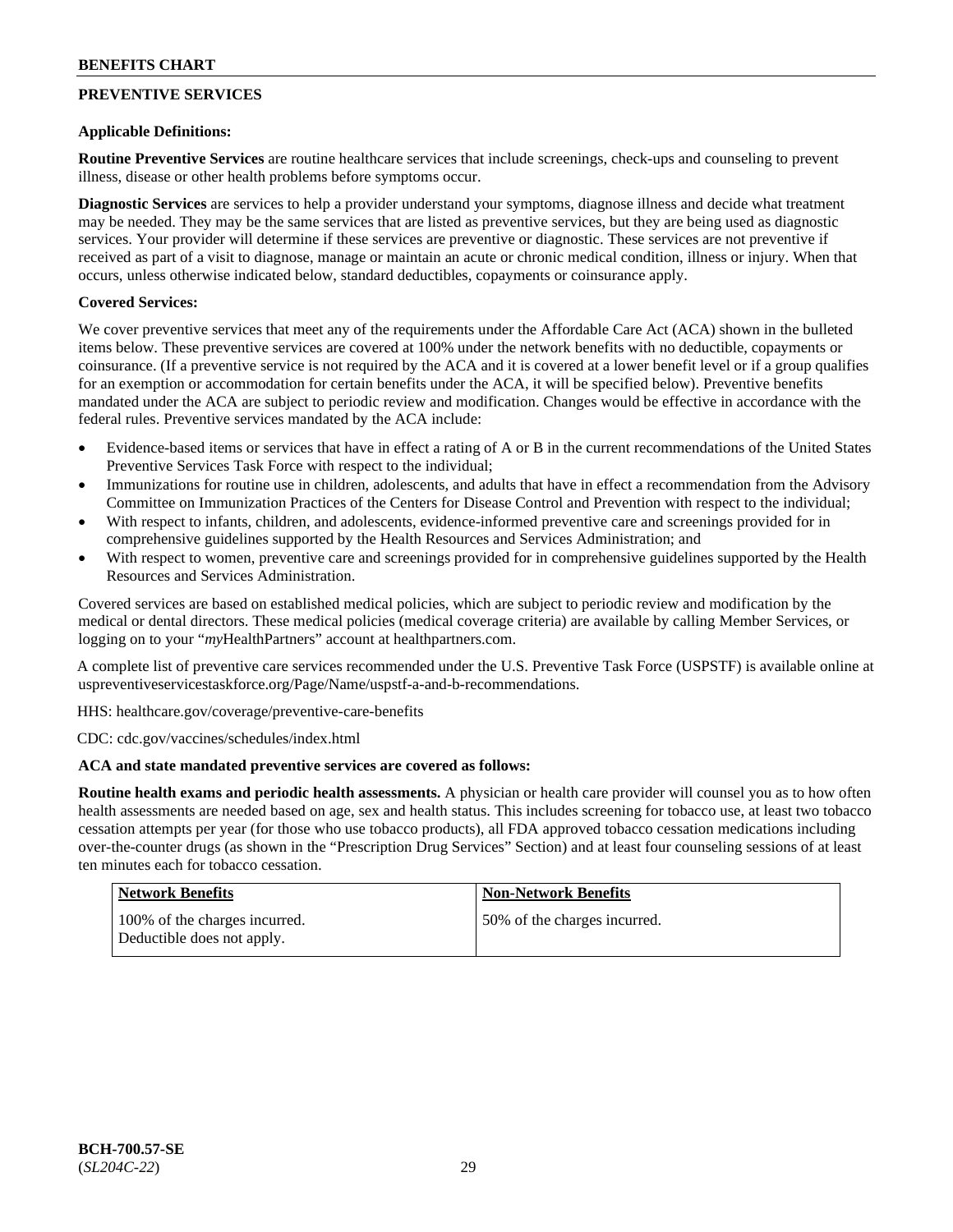**Child health supervision services**. This includes pediatric preventive services, such as fluoride chemoprevention for children without fluoride in their water source, newborn screenings, appropriate immunizations, developmental assessments and laboratory services appropriate to the age of the child from birth to 72 months, and appropriate immunizations until the end of the month in which the child turns 19, as defined by the Standards of Child Health Care issued by the American Academy of Pediatrics. We cover at least five child health supervision visits from birth to 12 months, three child health supervision visits from 12 months to 24 months, once a year from 24 months to 72 months.

| Network Benefits                                            | <b>Non-Network Benefits</b>  |
|-------------------------------------------------------------|------------------------------|
| 100% of the charges incurred.<br>Deductible does not apply. | 50% of the charges incurred. |

**Routine prenatal care and exams.** This includes the comprehensive package of medical and psychosocial support provided throughout a pregnancy, including risk assessment, serial surveillance, prenatal education, and use of specialized skills and technology when needed, as defined by Standards for Obstetric-Gynecologic Services issued by the American College of Obstetricians and Gynecologists.

| Network Benefits                                            | <b>Non-Network Benefits</b>  |
|-------------------------------------------------------------|------------------------------|
| 100% of the charges incurred.<br>Deductible does not apply. | 50% of the charges incurred. |

**Routine postnatal care.** This includes health exams, assessments, education and counseling relating to the period immediately after childbirth

| Network Benefits                                            | <b>Non-Network Benefits</b>  |
|-------------------------------------------------------------|------------------------------|
| 100% of the charges incurred.<br>Deductible does not apply. | 50% of the charges incurred. |

**Routine screening procedures for cancer.** This includes colorectal screening, digital rectal examinations, or other cancer screenings recommended by the USPSTF with an A or B rating. Women's preventive health services below describes additional routine screening procedures for cancer.

| Network Benefits                                            | <b>Non-Network Benefits</b>  |
|-------------------------------------------------------------|------------------------------|
| 100% of the charges incurred.<br>Deductible does not apply. | 50% of the charges incurred. |

**Professional voluntary family planning services.** This includes services to prevent or delay a pregnancy, including counseling and education. Services must be provided by a licensed provider.

| <b>Network Benefits</b>                                     | <b>Non-Network Benefits</b> |
|-------------------------------------------------------------|-----------------------------|
| 100% of the charges incurred.<br>Deductible does not apply. | See Network Benefits.       |

#### **Adult immunizations**

| Network Benefits                                            | <b>Non-Network Benefits</b>  |
|-------------------------------------------------------------|------------------------------|
| 100% of the charges incurred.<br>Deductible does not apply. | 50% of the charges incurred. |

**Women's preventive services.**This includes mammograms\*, screenings for cervical cancer (pap smears), breast pumps, human papillomavirus (HPV) testing; counseling for sexually transmitted infections, counseling and screening for human immunodeficiency virus (HIV), and all FDA approved contraceptive methods as prescribed by a doctor, sterilization procedures, education and counseling (see the "Prescription Drug Services" section for coverage of oral contraceptive drugs). For women whose family history is associated with an increased risk for BRCA1 or BRCA2 gene mutations, we cover genetic counseling and BRCA screening without cost sharing, if appropriate and as determined by a physician

**\***Preventive mammogram screening includes digital breast tomosynthesis (3D mammograms) for members at risk for breast cancer.

**BCH-700.57-SE** (*SL204C-22*) 30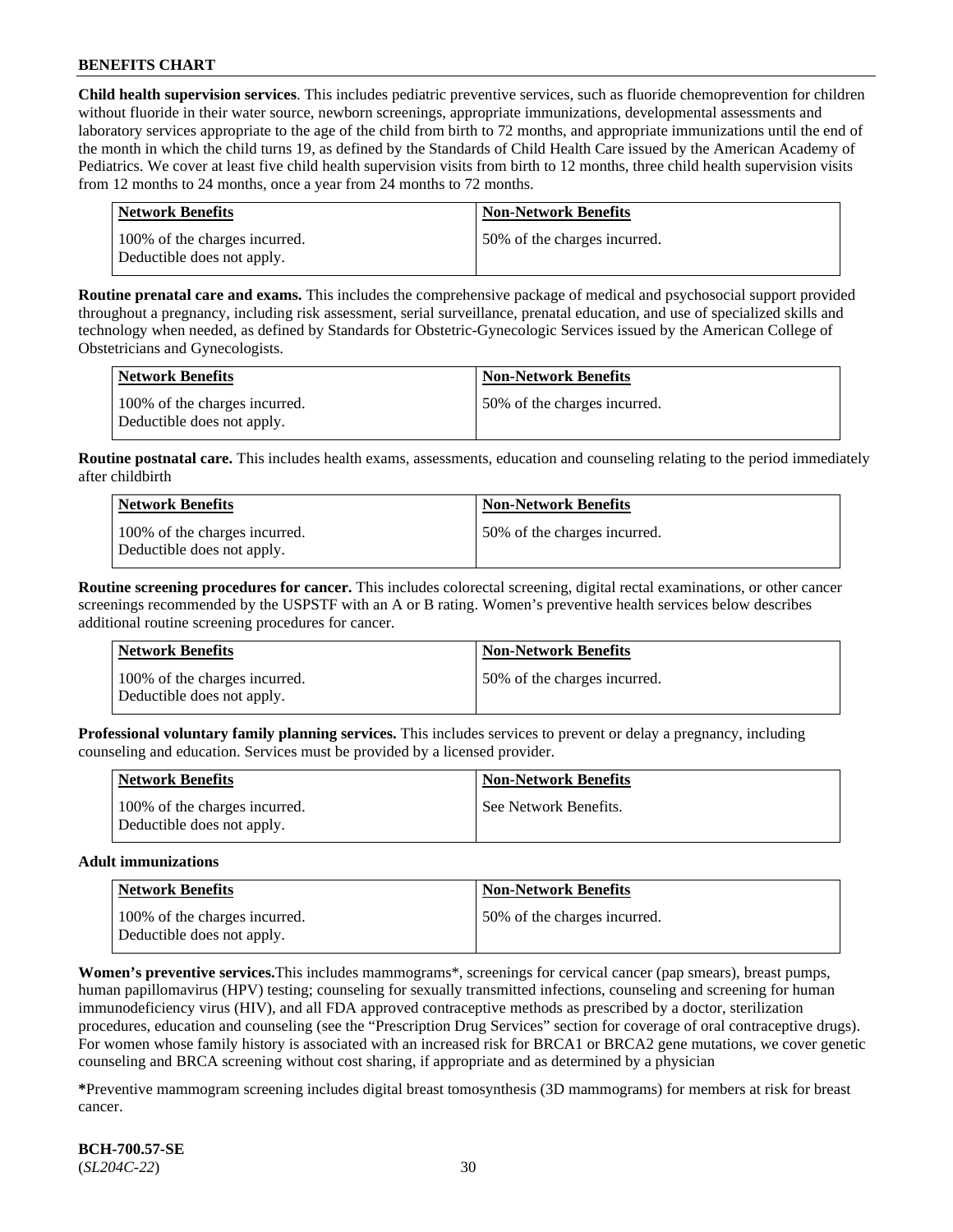"At risk for breast cancer" means: (1) having a family history with one or more first- or second-degree relatives with breast cancer; (2) testing positive for BRCA1 or BRCA2 mutations; (3) having heterogeneously dense breasts or extremely dense breasts based on the Breast Imaging Reporting and Data System established by the American College of Radiology; or (4) having a previous diagnosis of breast cancer.

| Network Benefits                                            | <b>Non-Network Benefits</b>  |
|-------------------------------------------------------------|------------------------------|
| 100% of the charges incurred.<br>Deductible does not apply. | 50% of the charges incurred. |

**Obesity screening and management.** We cover obesity screening and counseling for all ages during a routine preventive care exam. If you are age 18 or older and have a body mass index of 30 or more, we also cover intensive obesity management to help you lose weight. Your primary care doctor can coordinate these services.

| <b>Network Benefits</b>                                     | <b>Non-Network Benefits</b>  |
|-------------------------------------------------------------|------------------------------|
| 100% of the charges incurred.<br>Deductible does not apply. | 50% of the charges incurred. |

#### **In addition to any ACA or state mandated preventive services referenced above, we cover the following eligible services:**

#### **Routine eye and hearing exams**

| <b>Network Benefits</b>                                     | <b>Non-Network Benefits</b>  |
|-------------------------------------------------------------|------------------------------|
| 100% of the charges incurred.<br>Deductible does not apply. | 50% of the charges incurred. |

**Ovarian cancer surveillance tests for women who are at risk.** "At risk for ovarian cancer" means (1) having a family history that includes any of the following: one or more first-degree or second-degree relatives with ovarian cancer, clusters of female relatives with breast cancer or nonpolyposis colorectal cancer; or (2) testing positive for BRCA1 or BRCA2 mutations. "Surveillance tests for ovarian cancer" means annual screening using: CA-125 serum tumor marker testing, transvaginal ultrasound, pelvic examination or other proven ovarian cancer screening tests currently being evaluated by the federal Food and Drug Administration or by the National Cancer Institute.

| <b>Network Benefits</b>                                                                                                                                                                                                          | <b>Non-Network Benefits</b>                                                                                                                                                                                                          |
|----------------------------------------------------------------------------------------------------------------------------------------------------------------------------------------------------------------------------------|--------------------------------------------------------------------------------------------------------------------------------------------------------------------------------------------------------------------------------------|
| Coverage level is same as corresponding Network<br>Benefit, depending on type of service provided, such<br>as Diagnostic Imaging Services, Laboratory Services<br>Office Visits for Illness or Injury or Preventive<br>Services. | Coverage level is same as corresponding Non-Network<br>Benefit, depending on type of service provided, such as<br>Diagnostic Imaging Services, Laboratory Services<br>Office Visits for Illness or Injury or Preventive<br>Services. |
|                                                                                                                                                                                                                                  |                                                                                                                                                                                                                                      |

**Peak flow meters for members diagnosed with asthma.** Must be prescribed by a licensed provider.

| <b>Network Benefits</b>                                     | <b>Non-Network Benefits</b>  |
|-------------------------------------------------------------|------------------------------|
| 100% of the charges incurred.<br>Deductible does not apply. | 50% of the charges incurred. |

**Glucose meters prescribed by a licensed provider** (other than continuous glucose monitoring systems which are covered under the section "Diabetic Equipment and Supplies")

| <b>Network Benefits</b>                                                                        | <b>Non-Network Benefits</b>  |
|------------------------------------------------------------------------------------------------|------------------------------|
| 100% of the charges incurred.<br>Deductible does not apply.                                    | 50% of the charges incurred. |
| Glucose meters are limited to meters on the formulary<br>and must be obtained from a pharmacy. |                              |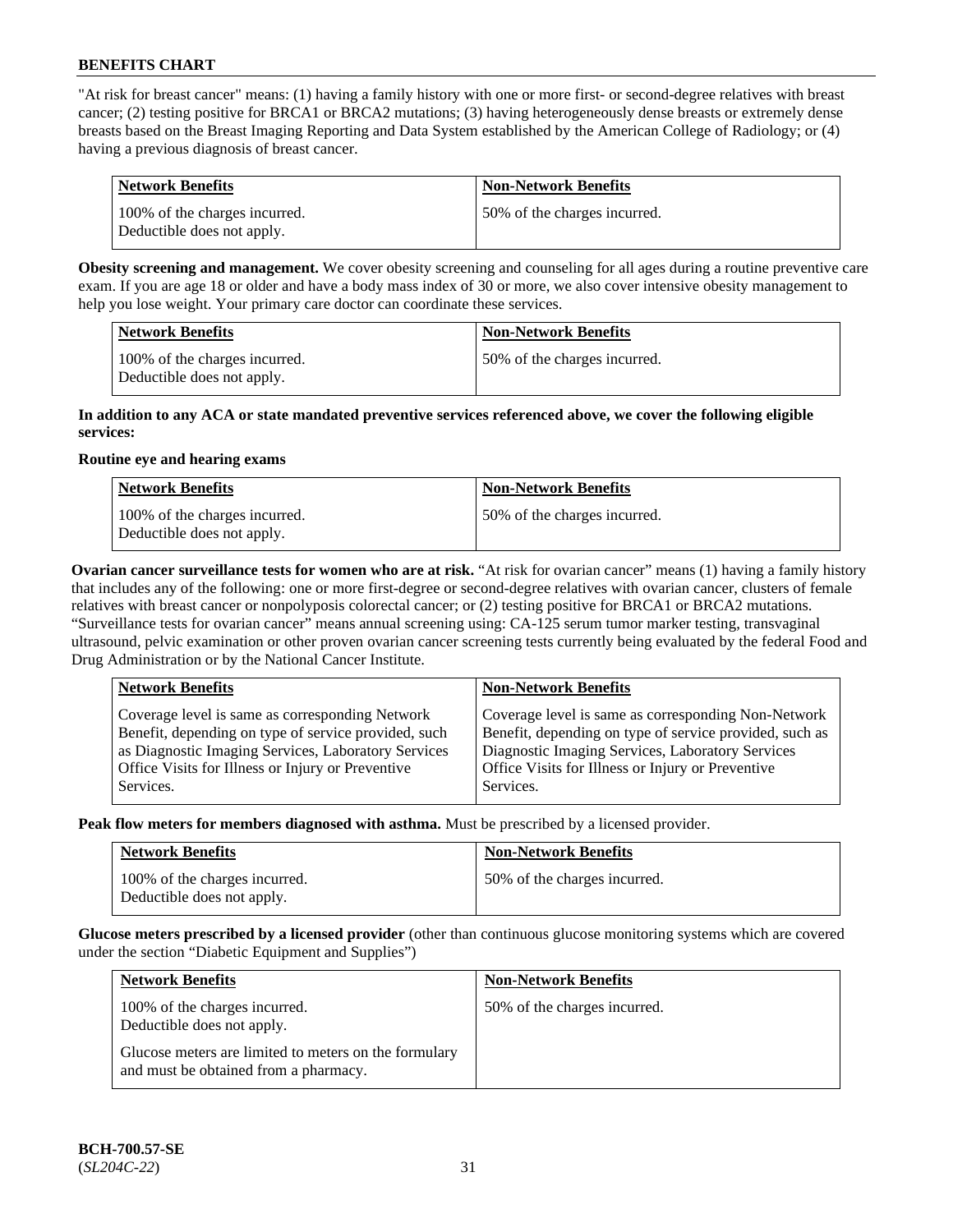### **Retinopathy screening for members diagnosed with diabetes**

| <b>Network Benefits</b>                                     | <b>Non-Network Benefits</b>  |
|-------------------------------------------------------------|------------------------------|
| 100% of the charges incurred.<br>Deductible does not apply. | 50% of the charges incurred. |

#### **Hemoglobin A1C testing for members diagnosed with diabetes**

| <b>Network Benefits</b>                                     | <b>Non-Network Benefits</b>  |
|-------------------------------------------------------------|------------------------------|
| 100% of the charges incurred.<br>Deductible does not apply. | 50% of the charges incurred. |

#### **International normalized ratio (INR) testing for members diagnosed with liver disease and/or bleeding disorders**

| <b>Network Benefits</b>                                     | <b>Non-Network Benefits</b>  |
|-------------------------------------------------------------|------------------------------|
| 100% of the charges incurred.<br>Deductible does not apply. | 50% of the charges incurred. |

#### **Low-density lipoprotein (LDL) testing for members diagnosed with heart disease**

| <b>Network Benefits</b>                                     | <b>Non-Network Benefits</b>  |
|-------------------------------------------------------------|------------------------------|
| 100% of the charges incurred.<br>Deductible does not apply. | 50% of the charges incurred. |

#### **Limitations:**

• Services are not preventive if received as part of a visit to diagnose, manage or maintain an acute or chronic medical condition, illness or injury. When that occurs, unless otherwise indicated above, standard deductibles, copayments or coinsurance apply.

### **Not Covered:**

See "Services Not Covered" in the Group Membership Contract.

## **SPECIFIED NON-NETWORK SERVICES**

### **Covered Services:**

We cover the following services when you elect to receive them from a non-network provider, at the same level of coverage we provide when you elect to receive the services from a network provider:

- Voluntary family planning of the conception and bearing of children.
- The provider visit(s) and test(s) necessary to make a diagnosis of infertility.
- Testing and treatment of sexually transmitted diseases (other than HIV).
- Testing for AIDS or other HIV-related conditions.

| <b>Network Benefits</b>                                                                                                                            | <b>Non-Network Benefits</b>                    |
|----------------------------------------------------------------------------------------------------------------------------------------------------|------------------------------------------------|
| Coverage level is same as corresponding Network<br>Benefit, depending on type of service provided, such as<br>Office Visits for Illness or Injury. | See Network Benefits for the services covered. |

### **Not Covered:**

See "Services Not Covered" in the Group Membership Contract.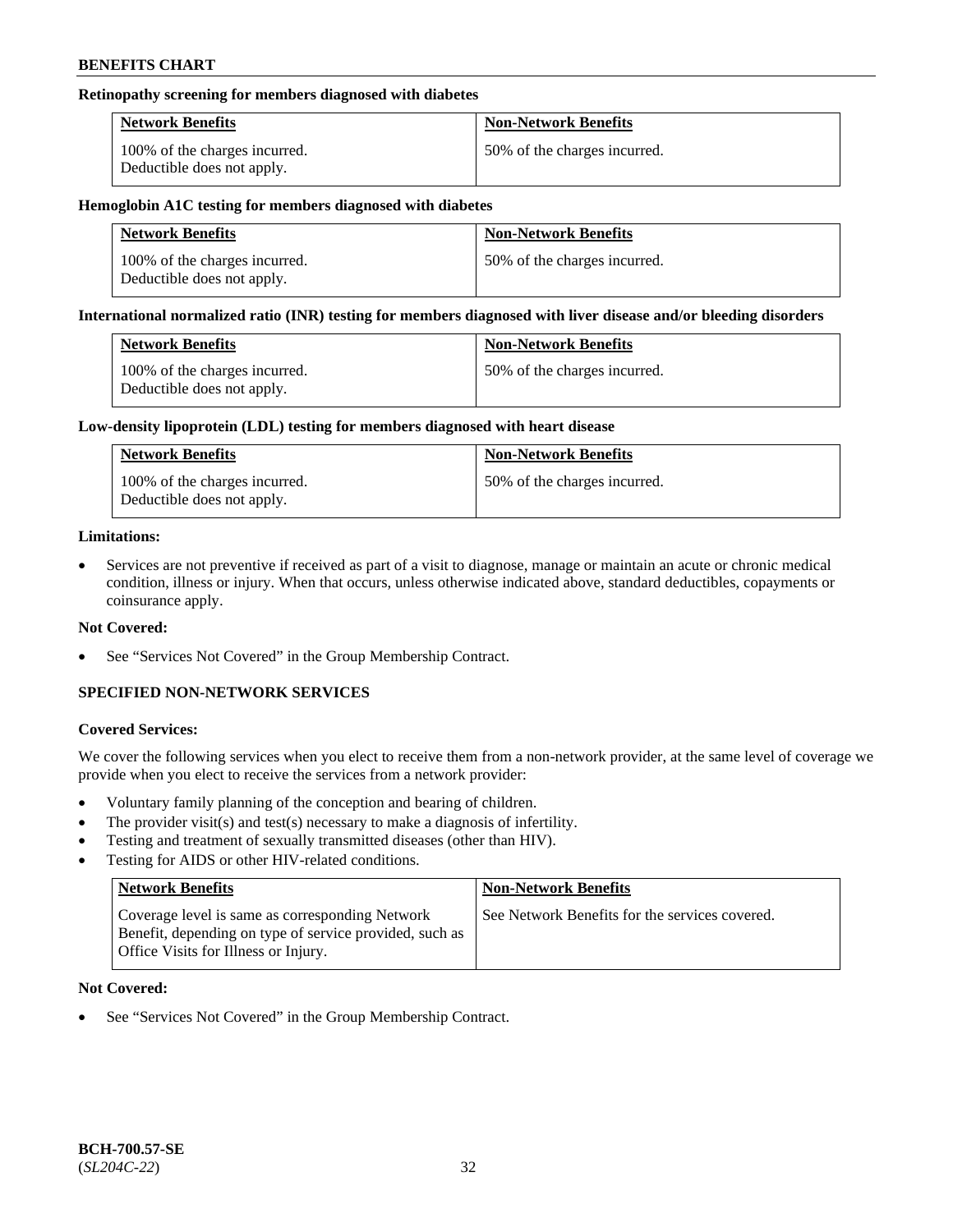## **TELEHEALTH/TELEMEDICINE SERVICES**

#### **Definitions:**

**Telehealth, Telemedicine, or Virtual Care.** This is a means of communication between a health care professional and a patient. This includes the use of secure electronic information, imaging, and communication technologies, including:

- interactive audio or audio-video
- interactive audio with store-and-forward technology
- chat-based and email-based systems
- physician-to-physician consultation
- patient education
- data transmission
- data interpretation
- digital diagnostics (algorithm-enabled diagnostic support)
- digital therapeutics (the use of personal health devices and sensors, either alone or in combination with conventional drug therapies, for disease prevention and management)

#### Services can be delivered:

Synchronously: the patient and health care professional are engaging with one another at the same time; or Asynchronously: the patient and health care professional engage with each other at different points in time.

**Telephone Visits.** Live, synchronous, interactive encounters over the telephone between a patient and a healthcare provider.

**E-visit or chat-based visits.** Asynchronous online or mobile app encounters to discuss a patient's personal health information, vital signs, and other physiologic data or diagnostic images. The healthcare provider reviews and delivers a consultation, diagnosis, prescription or treatment plan after reviewing the patient's visit information.

**Virtuwell<sup>®</sup>**. This is an online service for you to receive a diagnosis and treatment for certain conditions, such as a cold, flu, ear pain and sinus infections. You may access the Virtuwell website at [virtuwell.com.](https://www.virtuwell.com/)

**Video Visits.** Live, synchronous, interactive encounters using secure web-based video between a patient and a healthcare provider.

#### **Covered Services:**

The Plan covers the following methods of receiving care for services that would be eligible under the Plan if the service were provided in person.

#### **Scheduled telephone visits**

| Network Benefits              | <b>Non-Network Benefits</b>  |
|-------------------------------|------------------------------|
| 100% of the charges incurred. | 50% of the charges incurred. |

#### **E-visits**

### **Access to online care through Virtuwell at [virtuwell.com](https://www.virtuwell.com/)**

| <b>Network Benefits</b>       | <b>Non-Network Benefits</b> |
|-------------------------------|-----------------------------|
| 100% of the charges incurred. | Not Applicable.             |

#### **All other E-visits**

| <b>Network Benefits</b>       | <b>Non-Network Benefits</b>  |
|-------------------------------|------------------------------|
| 100% of the charges incurred. | 50% of the charges incurred. |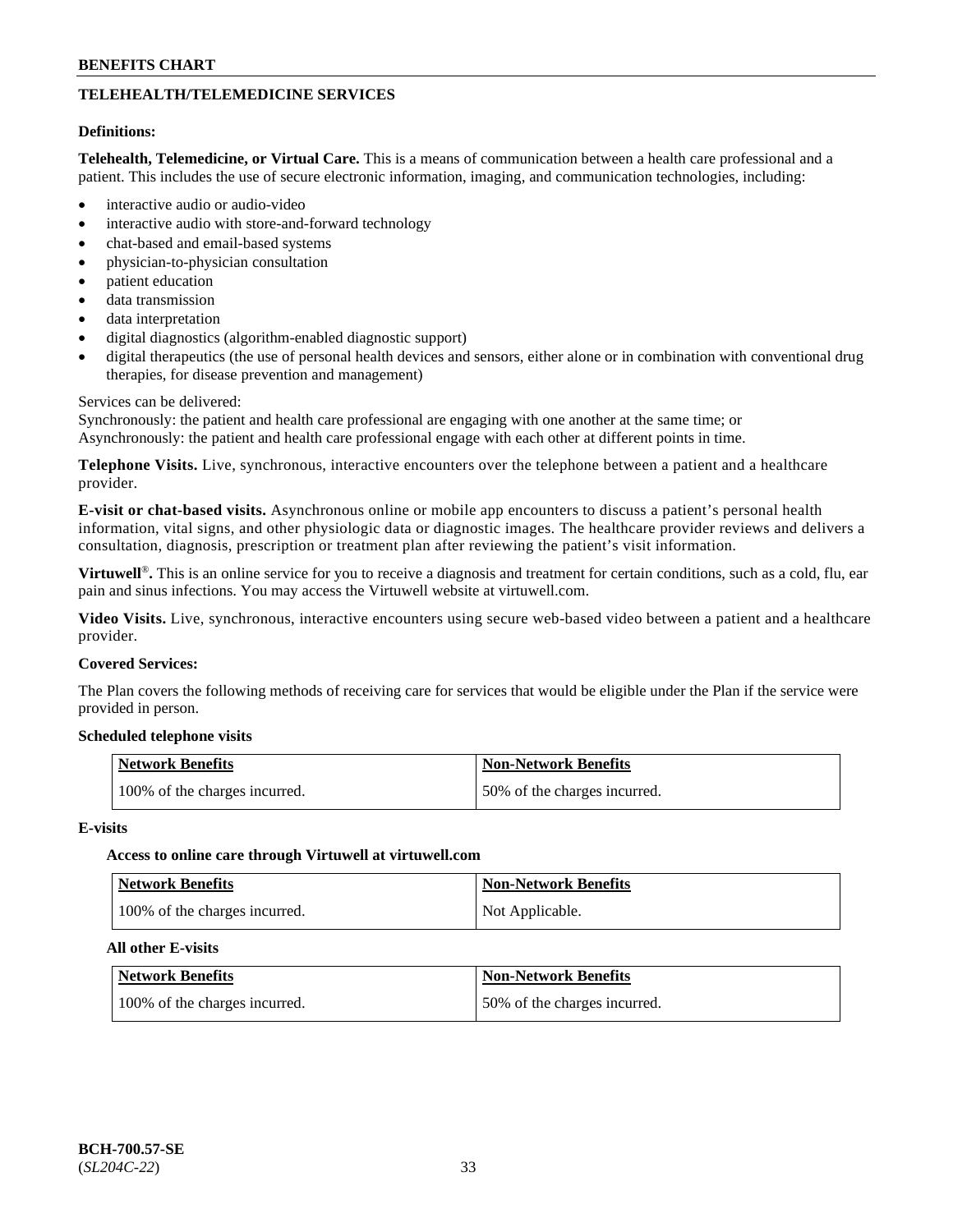#### **Video visits**

| <b>Network Benefits</b>                                | <b>Non-Network Benefits</b>                            |
|--------------------------------------------------------|--------------------------------------------------------|
| Coverage level is same as corresponding Network        | Coverage level is same as corresponding Non-Network    |
| Benefit, depending upon type of service provided, such | Benefit, depending upon type of service provided, such |
| as Office Visits for Illness or Injury.                | as Office Visits for Illness or Injury.                |

### **Not Covered:**

See "Services Not Covered" in the Group Membership Contract.

## **TRANSPLANT SERVICES**

### **Applicable Definitions:**

**Autologous.** This is when the source of cells is from the individual's own marrow or stem cells.

**Allogeneic.** This is when the source of cells is from a related or unrelated donor's marrow or stem cells.

**Autologous Bone Marrow Transplant.** This is when the bone marrow is harvested from the individual and stored. The patient undergoes treatment which includes tumor ablation with high-dose chemotherapy and/or radiation. The bone marrow is reinfused (transplanted).

**Allogeneic Bone Marrow Transplant.** This is when the bone marrow is harvested from the related or unrelated donor and stored. The patient undergoes treatment which includes tumor ablation with high-dose chemotherapy and/or radiation. The bone marrow is reinfused (transplanted).

**Autologous/Allogeneic Stem Cell Support.** This is a treatment process that includes stem cell harvest from either bone marrow or peripheral blood, tumor ablation with high-dose chemotherapy and/or radiation, stem cell reinfusion, and related care. Autologous/allogeneic bone marrow transplantation and high dose chemotherapy with peripheral stem cell rescue/support are considered to be autologous/allogeneic stem cell support.

**Designated Transplant Center.** This is any health care provider, group or association of health care providers designated by us to provide services, supplies or drugs for specified transplants for our members.

**Transplant Services.** This is transplantation (including retransplants) of the human organs or tissue listed below, including all related post-surgical treatment and drugs and multiple transplants for a related cause. Transplant services do not include other organ or tissue transplants or surgical implantation of mechanical devices functioning as a human organ, except surgical implantation of an FDA approved Ventricular Assist Device (VAD) or total artificial heart, functioning as a temporary bridge to heart transplantation.

Prior authorization is required prior to consultation to support coordination of care and benefits.

### **Covered Services:**

We cover eligible transplant services (as defined above) while you are covered under this Benefits Chart. Transplants that will be considered for coverage are limited to the following:

- Kidney transplants for end-stage disease.
- Cornea transplants for end-stage disease.
- Heart transplants for end-stage disease.
- Lung transplants or heart/lung transplants for: (1) primary pulmonary hypertension; (2) Eisenmenger's syndrome; (3) endstage pulmonary fibrosis; (4) alpha 1 antitrypsin disease; (5) cystic fibrosis; and (6) emphysema.
- Liver transplants for: (1) biliary atresia in children; (2) primary biliary cirrhosis; (3) post-acute viral infection (including hepatitis A, hepatitis B antigen e negative and hepatitis C) causing acute atrophy or post-necrotic cirrhosis; (4) primary sclerosing cholangitis; (5) alcoholic cirrhosis; and (6) hepatocellular carcinoma.